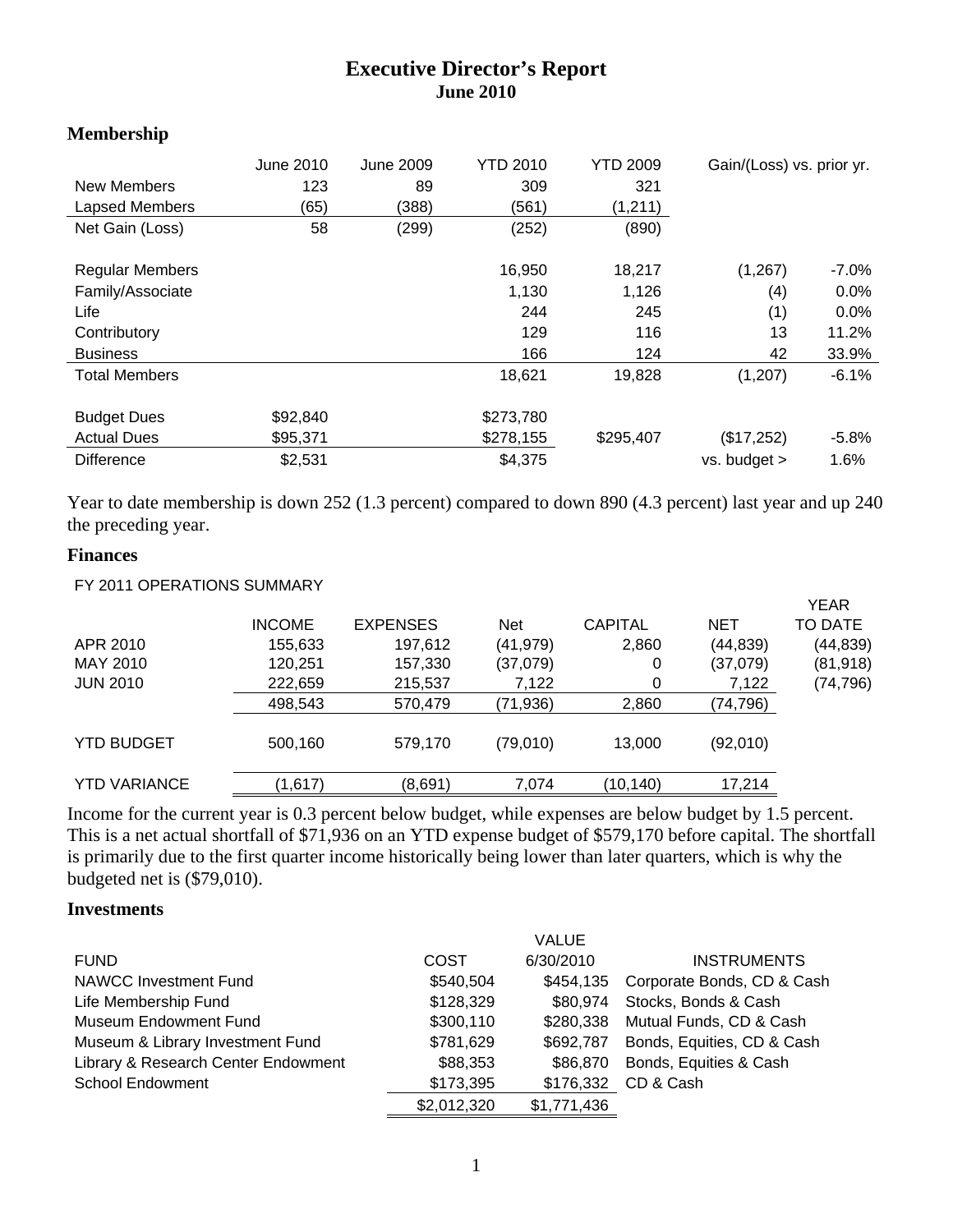The current values on investments reflect paper gains and losses due to market fluctuations. Since most of our investments are held to maturity, actual gains and losses will only occur at maturity or when an investment is sold.

# **Development**

Regular donations total \$48,247 YTD versus \$42,267 the previous year. Grants total \$0 YTD versus \$23,923 last year. Endowment/investment fund donations total \$0 versus \$1,000 last year. In-kind donations total \$285 versus \$457 last year. In-kind donations do not include items donated to the School or to Museum collections for which the value is not determined. Releases have been executed to allow distribution of \$3,487 from the estate of Beryl P. Haas of Rochester, NY. The funds are for the Museum Endowment Fund in memory of Edwin Keys Haas, who was a member from 1954 to 1980.

# **Information Services**

The 4sale\$nawcc continues to be tested with plans to turn on the auction features by mid-July. Members registering on the site currently number 270, and there are over 93 classified listings. After testing the auction setup, it is planned to open the site to the public to buy in August. Through a contribution from an NAWCC member, Communications Director Markus Harris will being going full-time in July and will coadminister the site along with Ray Fanchamps. Our Association management software continues in the process of being updated. Videos and archival materials continue to be uploaded.

# **School of Horology**

The new watch and clock programs convened on June 7. The watch program has 10 students and the clock program has 6 students. One additional student is auditing the Watch 200 course. The programs that started in June are 1,520 hours each or 3,040 hours of instruction for the combined program. The programs are a full year in length, starting in June and ending in May 2011. The SOH repair center currently has three graduates working on what has been a steady stream of watch and clock repair work. The School eBay store continues to list items as time allows. Jennifer Adams, the new registrar, and Katie Knaub, financial aid officer, continue with training from the Veterans Administration and other programs and agencies concerned with funding for our students. For the first time the School is participating in federal loan programs. This is in addition to the federal Pell Grants that we have worked with for a number of years.

# **Museum/Library**

Visitation for May was 1,708, including 408 NAWCC members (23.8 percent). This represents the highest level of June visitation since the Museum reopened in 2000 and is the result of events held in conjunction with the NAWCC National Convention. Museum Admission revenue for June was \$5,054. NAWCC Store sales for June were \$17,408 and included sales from the NAWCC Convention. The Museum's online searchable collection database recorded 2,297 searches via the database's website.

The Museum staff is continuing with the AAM Accreditation worksheets and forms for submission to the American Association of Museums by late summer 2010. The Museum hosted an event rental for RGM Watches on June 16; the NAWCC donor reception; a member reception for the National Convention; and the Bond Watch exhibit opening on June 17.

The Bond Watches, James Bond Watches exhibit opened, as part of the NAWCC National Convention, on June 17. It is scheduled to run until April 30, 2011. Two grants are being applied for from the Steinman Foundations. One grant is to provide matching funds for security enhancements and a second is to assist with funding the 2011 exhibit/program schedule. Promotion of the Museum/Library's Hops 'N Clocks fundraising event scheduled for July 9, 2010, continued. In the past this event has raised over \$3,500 for Museum/Library operations. Ticket sales to date are exceeding last year. Work is ongoing with the Gallet Watch Group on promoting the sale of their Museum Edition Flight Officer wristwatch.

The library had 414 visitors for the month and loaned 339 items; 105 research and reference questions were answered, 201 items were donated, and 35 acquisitions were purchased.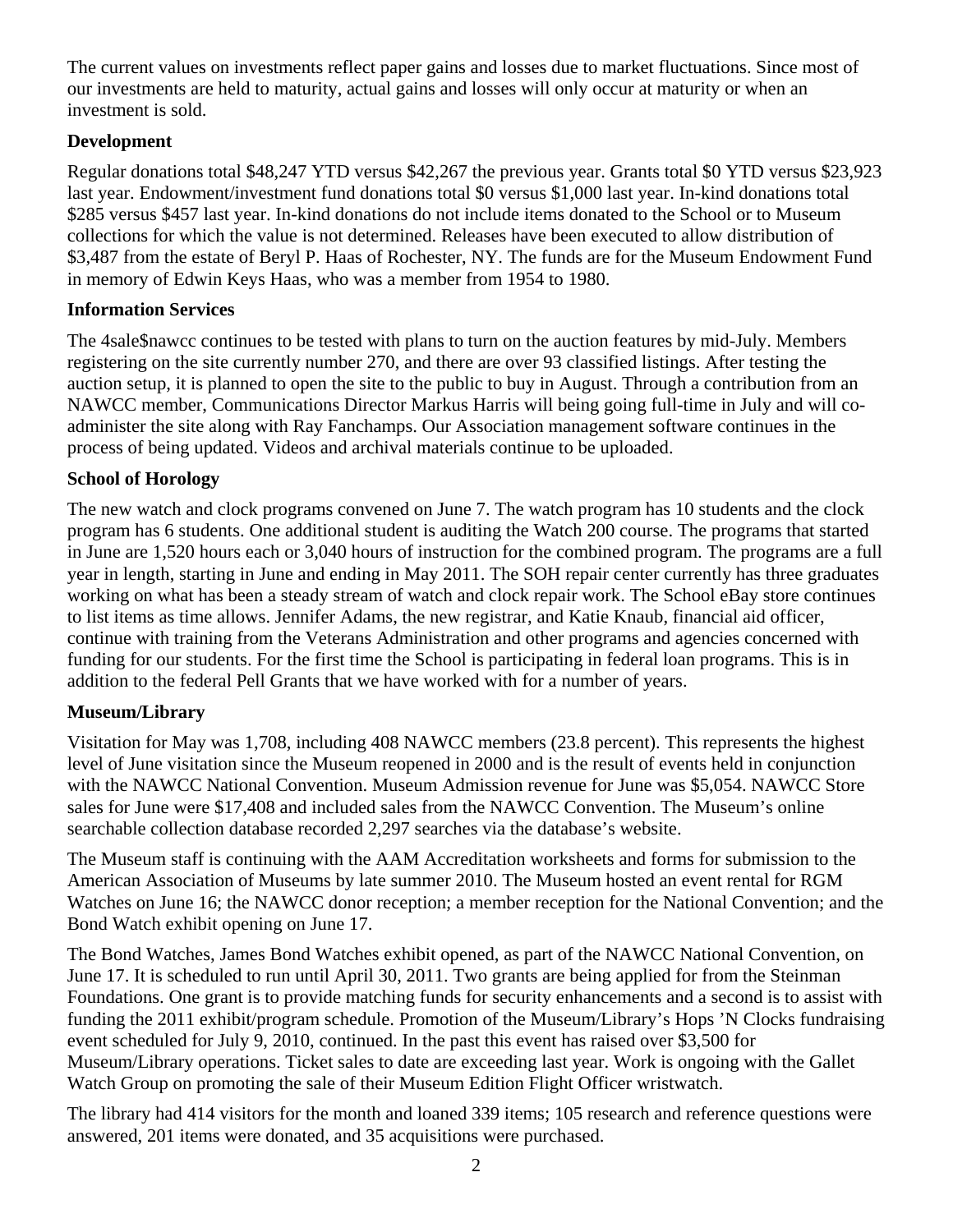# **Publications**

Design, layout, proofing, and copyediting of *Bulletin* features and articles for the August issue, occupied much of June. The issue was delivered to Cadmus on June 28. The August issue continues to feature regular columns from Steve Nelson, Joel Trenalone, and Scotty Dean. These columns may run their course by the end of the year, and replacement columnists should be sought. Snowden Taylor still has a large presence in the Research column in the August issue. The Watch Repair in America series by David Christianson and Bruce Shawkey's wristwatches column provide consistent watch content this year. Our printer, Cadmus, representative has presented a competitive price for the addition of 16 pages of color in the *W&C Bulletin* without much additional price. Cadmus recently installed a 32-page color press. We are planning a trial run of 32 pages of color in the October *Bulletin*.

The August *MART* was delivered to the vendor on July 12. The theme for the August *MART* was promotion of our "6 for 5" advertising special rate, which begins in October. Color advertising in the August *MART*, which was our first 56-page issue in several years, was minimal. We did not sell any color advertising in the back of the issue. The "MART Magazine" was pushed to the back of the issue to take advantage of the available color pages to highlight the Magazine feature articles. A promotional letter, sent to over 200 auction houses and businesses, resulted in minimal response.

Special Order Publications: Sound files were reviewed and organized for Mark McKinley's talking clocks book. The author was contacted with questions about missing and unidentified sound files. Work has begun on Richard Watkin's book about watch collecting. Richard has sent a complete set of new images. The book will feature a list of recommended reading and an index, neither of which was featured in the *Bulletin* (when chapters were published as an ongoing series).

Publications staff members contributed time and effort to the National Convention, and Elise Leytham also represented the *MART* at the WorldWide Traders show preceding the Convention. In-house ads for all areas of the Association were designed for the August *MART* and August address carrier sheet. Support was also provided for Marketing press releases and eNewsletters. Website publication-area updating continues as needed. Work was completed on the School of Horology website redesign.

### **Communications**

Staff continued maintenance and expansion of the NAWCC website and digital media. Monitoring of NAWCC message board and other online Chapter message boards continued. The 'Horological News and Links' website add-on was maintained. The June edition of Lapsed Member notice and Winding Up was sent via Constant Contact. The July edition of *Happenings* e-zine was produced and distributed, and the special exhibit for National Convention "How the Watch Was Worn" was set up and maintained.

The Communications Director attended an Internet Marketing Seminar (Crescendo) in Alexandria, VA. Work continued on the School of Horology website updates, 4Sale\$NAWCC verbiage, policy statements, design, and update. A chapter price quote for black-and-white printing of its newsletter was estimated.

Press releases were prepared for Bond Enthusiast Weekend, Advanced Hairspring Course (NAWCC News and trade publications), Convention – location of workshops (NAWCC News only), July Calendar of Events, Convention, and Spy Camp. Details were coordinated with Melanie Gardner from Fox 43 to arrange segments for the morning news. An LNP columnist was contacted about James Bond exhibit opening. Individual contacts were made to media regarding the Convention, which resulted in TV coverage through WGAL and WHP and newspapers – *Merchandiser* and *York Dispatch*. TV coverage for the Bond exhibit included WGAL and Channel 11 (CNN Newsline Affiliate) and newspaper coverage by LNP and *Sunday News*.

Staff planned and set up lunches and dinner for the Board of Directors' meeting. Special event setup included the staff/volunteer picnic and the James Bond exhibit opening.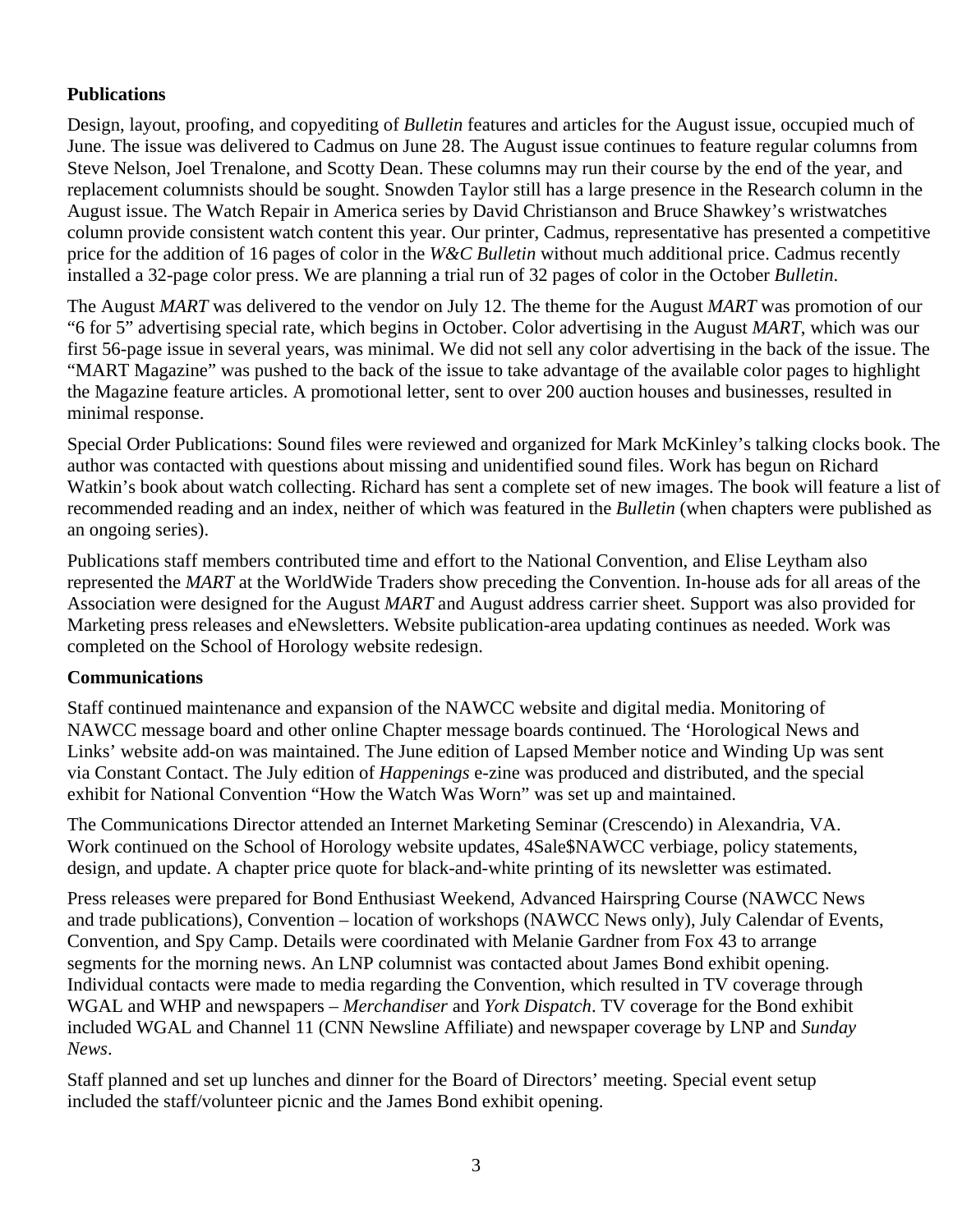# **Education/Volunteers**

The Director of Education continued to process workshop registrations and coordinate advertisements with *MART* and Marketing Department. Registrations for the fall appraisal course and clock and watch workshops are gradually filling up. The director assisted with the James Bond Watch exhibit installation, coordinated volunteers for National Convention youth programs, and compiled information for AAM accreditation on Museum education and exhibits.

In the role of financial aid officer for the School, she continued to assist students who are eligible to receive financial aid and those who are interested in learning more about financial aid, continued to learn software and programs associated with processing aid, and worked with the registrar to refine processes for the student financial aid/application to the SOH.

Event work continues on Hops 'N Clocks and the James Bond enthusiast's weekend plus planning and gathering supplies for the youth summer program geared around spy activities for kids in conjunction with James Bond special exhibit. The annual volunteer and staff picnic was held at the Conestoga House and Gardens. Certificates were presented to volunteers and the annual volunteer of the year was awarded to Albert Weisser, Museum docent and longtime volunteer. Certificates were also sent to virtual volunteers and are being sent to message board moderators.

# **Admin/Other**

Much of the month was spent in preparing for and participating in the June Board of Directors' meeting in Columbia and the National Convention in York. Work continues on the application for chapter group exemption with the IRS. Time was also spent on staff coordination and the policies for the 4sale\$nawcc auction/classified website.

J. Steven Humphrey, Exec. Dir. 7/15/10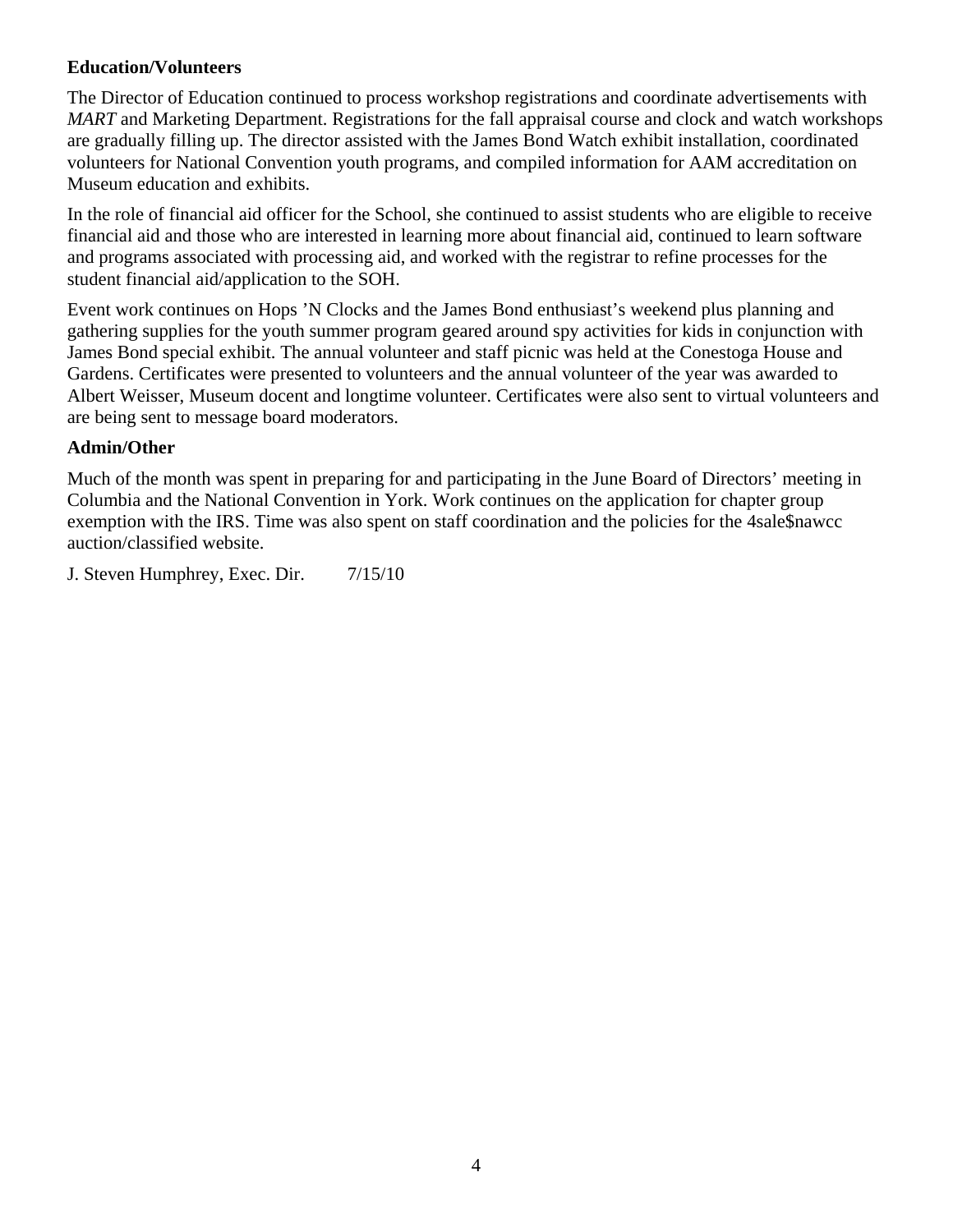Controller's Report For June 2010 Period 3 FY 2011

All budget amounts have been revised based on the Board's approved budget of June 15, 2010. The June operational statement has a net operating surplus of \$7,122. This compares to a budgeted surplus of \$10,415. Below is a summary of revenue and expenses compared to budget with the capital expenditures:

|                                | June    | June          | June     | Jun YTD   | Jun YTD       | Jun YTD  |
|--------------------------------|---------|---------------|----------|-----------|---------------|----------|
|                                | Actual  | <b>Budget</b> | Variance | Actual    | <b>Budget</b> | Variance |
| <b>Operating Revenue</b>       | 222,659 | 225,860       | (3,201)  | 498,543   | 500,160       | (1,617)  |
| <b>Operating Expenses</b>      | 215,537 | 215,445       | (92)     | 570.479   | 579,170       | 8,691    |
| Net Revenue/Expense            | 7.122   | 10.415        | (3,293)  | (71, 936) | (79,010)      | 7,074    |
| <b>Capital Expenditures</b>    | 0       | 7,000         | 7,000    | 2,860     | 13.000        | 10,140   |
|                                |         |               |          |           |               |          |
| Net after Capital Expenditures | 7.122   | 3.415         | 3.707    | (74.796)  | (92,010)      | 17.214   |

The June revenue was below budget in total, but several departments and functions had provided better than budget revenue. The dues income is better than budget by \$2,531 for June and \$4,375 year-to-date.

National departments' expenses are under budget for the month by \$1,295 for June and \$5,035 year-to-date. The Telephone Marketing expense is over budget by \$1,628 for June, but remains below budget by \$918 year-to-date. The BULLETIN and the MART printing and postage expenses are \$1,600 below budget for June. The Information Service' professional services for the computer software changes are over budget by \$1,271for the month. This expense will continue for the next several months. These expenses are operational expenses that can not be capitalized per the general accepted accounting standards.

Museum admissions are 76% of budget for the month, with the total Museum revenue at 90%. We received the Commonwealth of Pennsylvania operating grant of \$7,500 this month. The Museum store net sales are 150% of budget, with almost every category over budget from the member purchases during the National Convention. The Education department and the Library were on budget for the month.

The facilities costs are on budget for June, but both electricity and fuel costs are over budget by a total of \$1,993. Several factors that caused this overage were June was very hot month and we lack communication control over the chillers. We have two different vendors working on the controls for the chillers. We may need a new controller board that will cost over \$5,500. The board is not available now but should be available in August; we will continue to work on manually controlling the chillers.

The school year for students started June 7 with 9 watch and 6 students, with the tenth watch student starting in the second class; therefore, the school tuition is below what was budged for 17 students by \$4,930. We had scheduled a second industrial class for June, but did not have enough attendees to teach the class. The revenue from Donated Items Sold and the Repair Center are greater than the budget by \$1,723. The school expenses are lower than budget by \$2,622, that includes the final payroll check for earned vacation and sick time for the former School Registrar of \$2,080.

We received \$15,086 in unrestricted, temporary restricted and endowment donations from 59 donors and two chapters. This includes the \$7,500 operating grant from the Commonwealth of Pennsylvania.

At the end of June the net liquidity reserve was \$402,157. The market change on the NAWCC investment accounts for June was a negative change of \$5,959.

I attended a seminar on fiduciary responsibilities for our 401K plan and with us using TIAA-CREF as of provider we meet or exceed the federal requirements. The other seminar was on the new healthcare reform and how it will affect the NAWCC. The changes we made to our plan that went into effective April 1, (seven days after the law when it to effect), will require us to meet all of the new federal guideline for our health plan going forward, since we no longer have a "grandfather" plan. I changed the budget amounts per the approved revised budget which took two days.

Charles J. Auman Controller July 9, 2010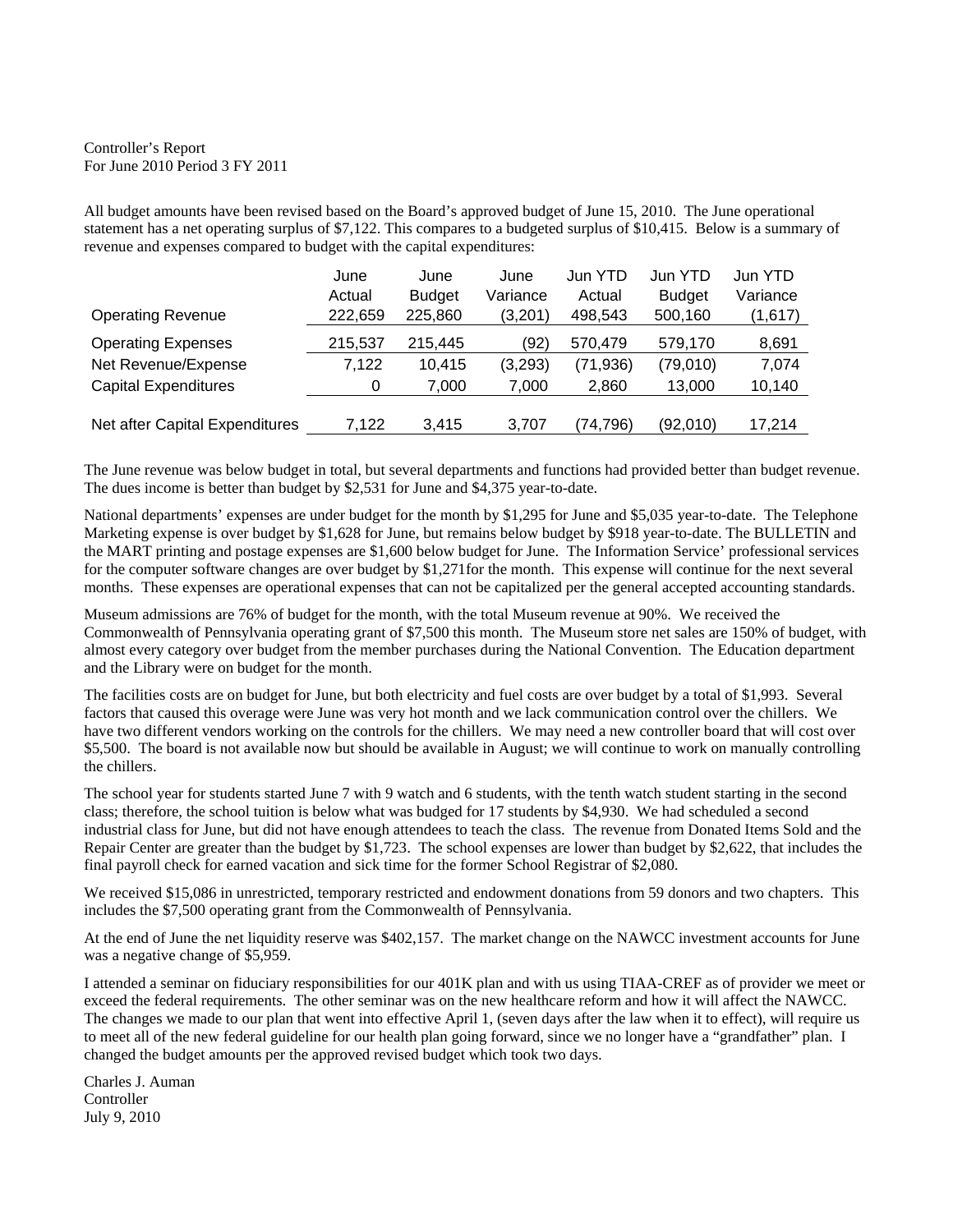### National Association of Watch Clock Collectors, Inc.<br>71 - *Operations* From 6/1/2010 Through 6/30/2010

01 - Operations<br>(In Whole Numbers)

|                                | Current Month Current Month |               |             | Last Year Current |                   |                   | <b>YTD Budget</b> | Last Year   |
|--------------------------------|-----------------------------|---------------|-------------|-------------------|-------------------|-------------------|-------------------|-------------|
|                                | Actual                      | <b>Budget</b> | Variance    | Month Actual      | <b>YTD Actual</b> | <b>YTD Budget</b> | Variance          | Actual      |
| <b>REVENUE</b>                 |                             |               |             |                   |                   |                   |                   |             |
| <b>ADMINISTRATION</b>          | 1,721                       | 1,580         | 141         | 1,101             | 5,621             | 3,940             | 1,681             | 3,961       |
| <b>MEMBERS SERVICES</b>        | 94,878                      | 92,560        | 2,318       | 98,472            | 280,189           | 274,680           | 5,509             | 295,862     |
| <b>COMMUNICATIONS</b>          | 600                         | 1,180         | (580)       | 43                | 3,300             | 6,540             | (3,240)           | 5,961       |
| <b>DEVELOPMENT</b>             | 5,110                       | 2,100         | 3,010       | 2,063             | 8,978             | 6,000             | 2,978             | 5,950       |
| PUBLISHING SERVICES            | 28,235                      | 31,500        | (3,265)     | 33,567            | 58,064            | 60,100            | (2,036)           | 63,498      |
| <b>INFORMATION SERVICES</b>    | $\pmb{0}$                   | 100           | (100)       | 400               | 430               | 500               | (70)              | 1,625       |
| <b>FACILITIES</b>              | 590                         | 0             | 590         | $\mathbf 0$       | 828               | $\mathbf 0$       | 828               | $\mathbf 0$ |
| <b>MUSEUM</b>                  | 14,209                      | 15,800        | (1,591)     | 23,955            | 26,236            | 27,050            | (814)             | 51,725      |
| <b>EDUCATION</b>               | 1,757                       | 2,100         | (344)       | 2,057             | 11,596            | 12,160            | (564)             | 8,803       |
| <b>LIBRARY SERVICES</b>        | 1,039                       | 1,520         | (481)       | 4,323             | 3,105             | 4,390             | (1,285)           | 6,936       |
| <b>MUSEUM STORE</b>            | 8,416                       | 5,600         | 2,816       | 4,801             | 12,937            | 11,180            | 1,757             | 9,513       |
| <b>SCHOOL</b>                  | 51,941                      | 60,130        | (8, 189)    | 14,529            | 58,089            | 66,720            | (8,631)           | 58,800      |
| FIELD SC WORKSHOPS             | 13,215                      | 10,740        | 2,475       | 7,275             | 25,360            | 23,090            | 2,270             | 19,500      |
| <b>REAL ESTATE HOLDING</b>     | 950                         | 950           | 0           | 500               | 3,810             | 3,810             | 0                 | 1,500       |
| <b>Total REVENUE</b>           | 222,659                     | 225,860       | (3,201)     | 193,086           | 498,543           | 500,160           | (1,617)           | 533,633     |
| <b>EXPENSES</b>                |                             |               |             |                   |                   |                   |                   |             |
| <b>ADMINISTRATION</b>          | 22,837                      | 23,765        | 928         | 25,421            | 68,308            | 68,655            | 347               | 71,094      |
| <b>MEMBERS SERVICES</b>        | 16,747                      | 14,780        | (1,967)     | 13,648            | 44,199            | 44,730            | 531               | 38,640      |
| <b>COMMUNICATIONS</b>          | 4,476                       | 4,330         | (146)       | 3,063             | 11,993            | 12,210            | 217               | 9,920       |
| <b>DEVELOPMENT</b>             | 3,463                       | 3,560         | 97          | 5,029             | 8,751             | 8,640             | (111)             | 9,172       |
| PUBLISHING SERVICES            | 53,464                      | 55,650        | 2,186       | 58,472            | 122,294           | 124,340           | 2,046             | 129,996     |
| <b>INFORMATION SERVICES</b>    | 12,013                      | 12,210        | 197         | 13,304            | 33,175            | 35,180            | 2,005             | 35,378      |
| <b>FACILITIES</b>              | 21,803                      | 21,220        | (583)       | 21,853            | 62,648            | 64,390            | 1,742             | 62,001      |
| <b>MUSEUM</b>                  | 12,789                      | 14,630        | 1,841       | 15,206            | 39,407            | 41,025            | 1,618             | 40,413      |
| <b>EDUCATION</b>               | 4,022                       | 4,990         | 968         | 5,716             | 15,909            | 17,910            | 2,001             | 15,097      |
| <b>LIBRARY SERVICES</b>        | 8,712                       | 9,345         | 633         | 9,620             | 24,709            | 25,595            | 886               | 26,435      |
| <b>MUSEUM STORE</b>            | 3,598                       | 4,230         | 632         | 3,398             | 9,273             | 10,710            | 1,437             | 10,023      |
| <b>SCHOOL</b>                  | 30,528                      | 33,150        | 2,622       | 38,207            | 95,761            | 101,480           | 5,719             | 88,127      |
| BOARD/COMMITTEES               | 5,071                       | 4,100         | (971)       | 3,807             | 7,318             | 5,900             | (1, 418)          | 7,015       |
| FIELD SC WORKSHOPS             | 15,070                      | 8,620         | (6, 450)    | 7,289             | 24,226            | 15,190            | (9,036)           | 18,953      |
| <b>REAL ESTATE HOLDING</b>     | 945                         | 865           | (80)        | 51                | 2,509             | 3,215             | 706               | 182         |
| <b>Total EXPENSES</b>          | 215,537                     | 215,445       | (92)        | 224,084           | 570,479           | 579,170           | 8,691             | 562,446     |
| NET REVENUE OVER/UNDER EXPENSE | 7,122                       | 10.415        | (3, 293)    | (30, 999)         | (71, 936)         | (79,010)          | 7,074             | (28, 814)   |
| <b>CAPITAL EXPENDITURES</b>    |                             |               |             |                   |                   |                   |                   |             |
| <b>COMPUTER SOFTWARE</b>       | $\mathsf 0$                 | 2,000         | 2,000       | 650               | 2,860             | 8,000             | 5,140             | 5,555       |
| <b>SCHOOL</b>                  | $\mathsf 0$                 | $\mathbf 0$   | $\mathbf 0$ | 2,175             | 0                 | $\mathbf 0$       | $\mathbf 0$       | 26,752      |
| <b>FACILITIES</b>              | $\pmb{0}$                   | 5,000         | 5,000       | $\mathbf 0$       | 0                 | 5,000             | 5,000             | $\mathbf 0$ |
| <b>GIFT IN KIND</b>            | $\mathbf 0$                 | $\mathbf 0$   | 0           | $\mathbf 0$       | 0                 | 0                 | $\mathbf 0$       | $\mathbf 0$ |
| NET AFTER CAPITAL EXPENDITURES | 7,122                       | 3,415         | 3,707       | (33, 824)         | (74, 796)         | (92,010)          | 17,214            | (61, 121)   |

02 - Temp Funds (In Whole Numbers)

|                                | <b>Current Month</b> | <b>Current Month</b> |          | <b>Last Year Current</b> |                   |                   | <b>YTD Budget</b> | Last Year |
|--------------------------------|----------------------|----------------------|----------|--------------------------|-------------------|-------------------|-------------------|-----------|
|                                | Actual               | Budget               | Variance | <b>Month Actual</b>      | <b>YTD Actual</b> | <b>YTD Budget</b> | Variance          | Actual    |
| <b>REVENUE</b>                 |                      |                      |          |                          |                   |                   |                   |           |
| PUBLISHING SERVICES            | 0                    | 300                  | (300)    | $\Omega$                 | 0                 | 600               | (600)             | $\Omega$  |
| <b>INFORMATION SERVICES</b>    | 0                    | 100                  | (100)    | 6,853                    | 0                 | 300               | (300)             | 6,853     |
| <b>FACILITIES</b>              | $\Omega$             | $\Omega$             | 0        | $\Omega$                 | 21,000            | 0                 | 21,000            | $\Omega$  |
| <b>MUSEUM</b>                  | 32,909               | 22,000               | 10,909   | 3,037                    | 43,987            | 30,000            | 13,987            | 3,158     |
| <b>LIBRARY SERVICES</b>        | 596                  | 920                  | (324)    | 2,816                    | 3,592             | 2,960             | 632               | 13,239    |
| <b>SCHOOL</b>                  | 0                    | 0                    | 0        | 200                      | 25                | 0                 | 25                | 200       |
| BOARD/COMMITTEES               | 0                    | $\Omega$             | 0        | $\Omega$                 | 500               | 0                 | 500               | 0         |
| <b>FIELD SC WORKSHOPS</b>      | 0                    | $\mathbf 0$          | 0        | $\mathbf 0$              | 50                | 0                 | 50                | 50        |
| <b>Total REVENUE</b>           | 33,505               | 23,320               | 10,185   | 12,906                   | 69,155            | 33,860            | 35,295            | 23,501    |
| <b>EXPENSES</b>                |                      |                      |          |                          |                   |                   |                   |           |
| <b>PUBLISHING SERVICES</b>     | 2,188                | $\Omega$             | (2, 188) | 0                        | 2,512             | $\mathbf 0$       | (2,512)           | 0         |
| <b>INFORMATION SERVICES</b>    | 0                    | 100                  | 100      | 0                        | 0                 | 300               | 300               | 0         |
| <b>FACILITIES</b>              | $\Omega$             | $\Omega$             | $\Omega$ | $\Omega$                 | 5,364             | $\mathbf 0$       | (5,364)           | $\Omega$  |
| <b>MUSEUM</b>                  | 3,355                | 0                    | (3,355)  | $\Omega$                 | 7,309             | 5,000             | (2,309)           | 3,230     |
| <b>EDUCATION</b>               | 500                  | 0                    | (500)    | 106                      | 500               | $\Omega$          | (500)             | 1,356     |
| <b>LIBRARY SERVICES</b>        | 1,954                | 2,000                | 46       | 970                      | 3,482             | 7,200             | 3,718             | 7,880     |
| <b>Total EXPENSES</b>          | 7,997                | 2,100                | (5,897)  | 1,076                    | 19,168            | 12,500            | (6,668)           | 12,466    |
| NET REVENUE OVER/UNDER EXPENSE | 25,508               | 21,220               | 4,288    | 11,829                   | 49,987            | 21,360            | 28,627            | 11,035    |

03 - Endowments

(In Whole Numbers)

|                                | <b>Current Month</b><br>Actual | Current Month<br><b>Budget</b> | Variance | Last Year Current<br><b>Month Actual</b> | <b>YTD Actual</b> | <b>YTD Budget</b> | <b>YTD Budget</b><br>Variance | Last Year<br>Actual |
|--------------------------------|--------------------------------|--------------------------------|----------|------------------------------------------|-------------------|-------------------|-------------------------------|---------------------|
| <b>REVENUE</b>                 |                                |                                |          |                                          |                   |                   |                               |                     |
| LIBRARY SERVICES               | 20                             |                                | 20       |                                          | 20                |                   | 20                            |                     |
| <b>Total REVENUE</b>           | 20                             |                                | 20       |                                          | 20                |                   | 20                            |                     |
| NET REVENUE OVER/UNDER EXPENSE | 20                             |                                | 20       | 0                                        | 20                |                   | 20                            | 0                   |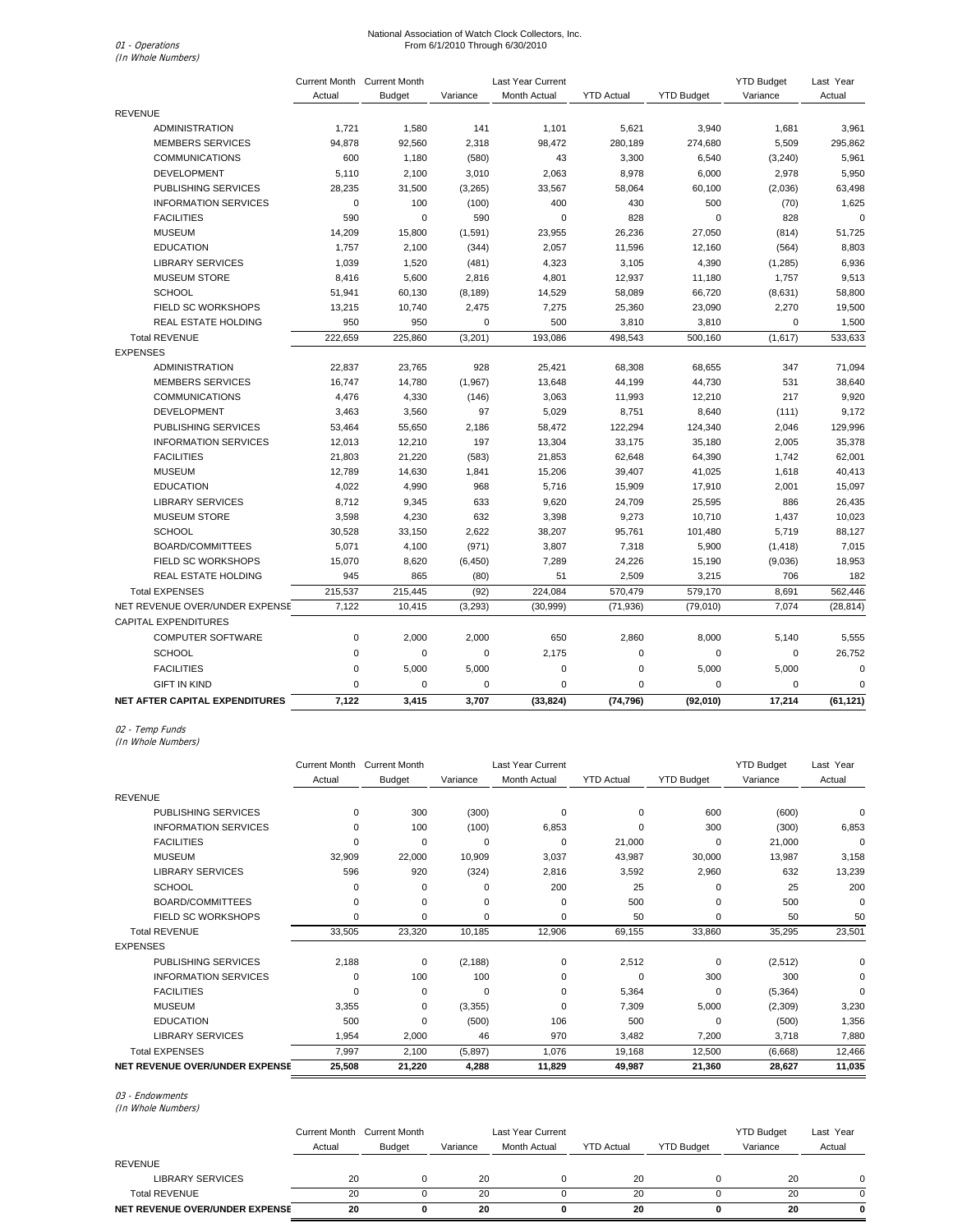#### **REGULAR DONATIONS / GRANTS / ENDOWMENTS - FY '11**

#### **REGULAR DONATIONS**

|              | <b>ASSOCIATION</b>  |                   | <b>MUSEUM</b>       |              | <b>LIBRARY</b><br><b>SCHOOL</b> |             |                     |                   |              |  |
|--------------|---------------------|-------------------|---------------------|--------------|---------------------------------|-------------|---------------------|-------------------|--------------|--|
|              | <b>Unrestricted</b> | <b>Restricted</b> | <b>Unrestricted</b> | Restricted** | <b>Unrestricted</b>             | Restricted* | <b>Unrestricted</b> | <b>Restricted</b> | <b>Total</b> |  |
| Apr.         | 6,673.00            | 21,630.00         | 20.00               |              | 179.00                          | 36.00       | 315.00              |                   | 28,853.00    |  |
| May          | 1,282.50            | 358.00            | 402.00              |              | 72.95                           | 2,127.45    | 40.00               | 25.00             | 4,307.90     |  |
| June         | 5,980.43            | 590.00            | 7,610.00            | 500.00       | 320.00                          | 31.00       | 55.00               |                   | 15,086.43    |  |
| July         |                     |                   |                     |              |                                 |             |                     |                   | 0.00         |  |
| Aug.         |                     |                   |                     |              |                                 |             |                     |                   | 0.00         |  |
| Sept.        |                     |                   |                     |              |                                 |             |                     |                   | 0.00         |  |
| Oct.         |                     |                   |                     |              |                                 |             |                     |                   | 0.00         |  |
| Nov.         |                     |                   |                     |              |                                 |             |                     |                   | 0.00         |  |
| Dec.         |                     |                   |                     |              |                                 |             |                     |                   | 0.00         |  |
| Jan.         |                     |                   |                     |              |                                 |             |                     |                   | 0.00         |  |
| Feb.         |                     |                   |                     |              |                                 |             |                     |                   | 0.00         |  |
| Mar.         |                     |                   |                     |              |                                 |             |                     |                   | 0.00         |  |
| <b>Total</b> | 13,935.93           | 22,578.00         | 8,032.00            | 500.00       | 571.95                          | 2,194.45    | 410.00              | 25.00             | 48,247.33    |  |

\* Includes donations to the Library Acquisition Fund \*\* Includes donations to the Museum Acquisition Fund

| <b>IN-KIND donations (FMV) - NOT included above</b> |  |                            |  |  |  |  |  |
|-----------------------------------------------------|--|----------------------------|--|--|--|--|--|
| Apr                                                 |  | \$285 Upgrade to Vbulletin |  |  |  |  |  |
|                                                     |  |                            |  |  |  |  |  |
| <b>TOTAL INKIND DONATIONS</b>                       |  | \$285                      |  |  |  |  |  |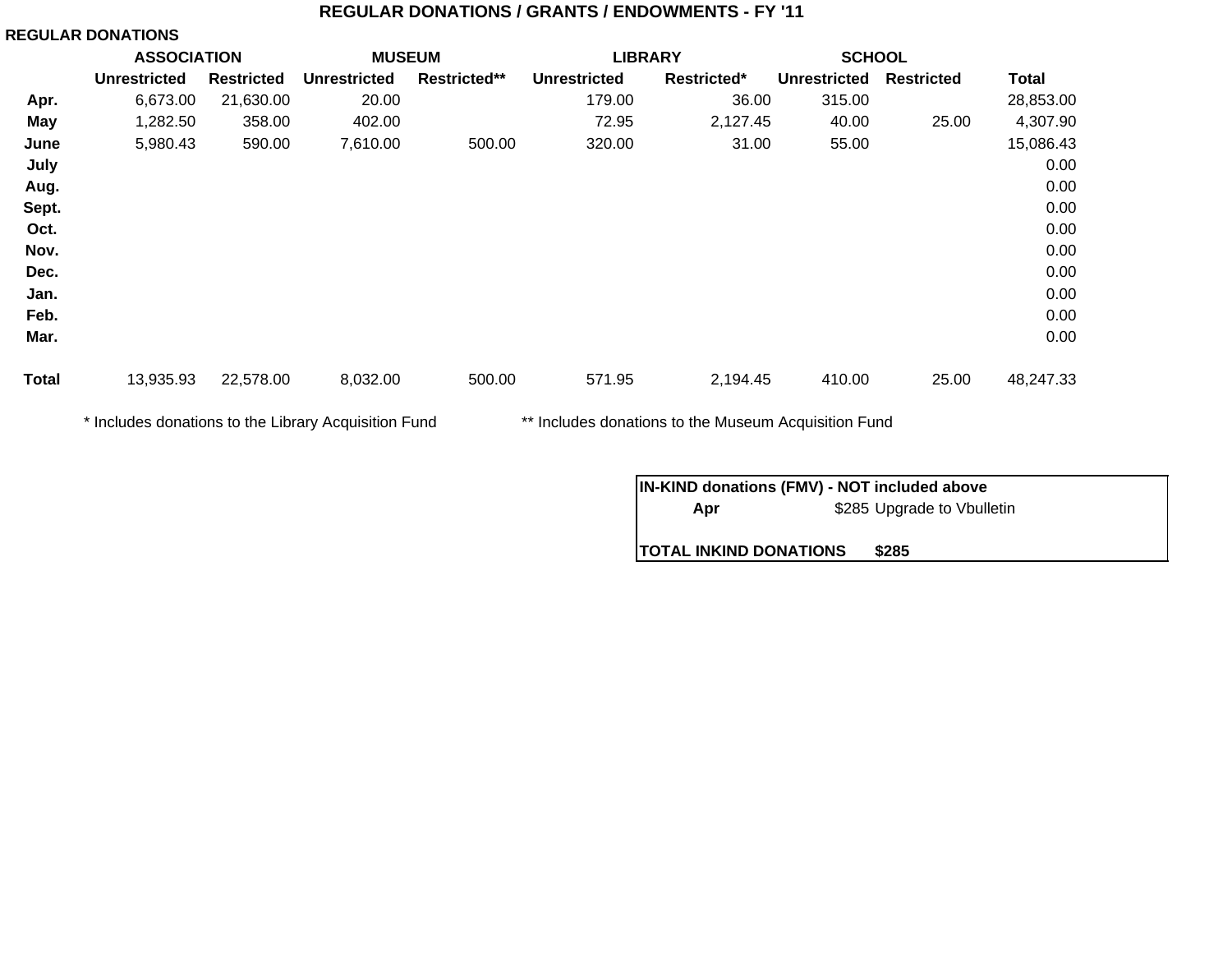#### **NAWCC INVESTMENTS & SPECIAL FUNDS - FY 2010**

|                                           |             |                                                  |                 |            |            | <b>CURRENT</b>  |            |                |                                          |
|-------------------------------------------|-------------|--------------------------------------------------|-----------------|------------|------------|-----------------|------------|----------------|------------------------------------------|
|                                           |             |                                                  | <b>ORIGINAL</b> |            |            | <b>MONTH</b>    |            | 3-MONTH        |                                          |
| <b>BROKER</b>                             | ACCT#       |                                                  | COST            | 06/30/2010 | 05/31/2010 | <b>CHANGE</b>   | 03/31/2010 | <b>CHANGE</b>  |                                          |
| <b>NAWCC INVESTMENT FUND</b>              |             |                                                  |                 |            |            |                 |            |                |                                          |
| <b>MERRILL LYNCH</b>                      | 807-02011   | <b>CASH/MONEY ACCOUNTS</b>                       | 8,936           | 1,862      | 619        | 1,243           | 11,664     |                | (9,802) 05/14/10 \$50,000 Withdraw       |
|                                           |             | <b>CDS/EQUIVALENTS</b>                           | 100,000         | 64,035     | 64,068     | (33)            | 100,245    | (36, 210)      |                                          |
|                                           |             | <b>CORPORATE BONDS</b>                           | 280,000         | 215,250    | 212,450    | 2,800           | 218,400    | (3, 150)       |                                          |
|                                           |             |                                                  |                 |            |            |                 |            |                |                                          |
|                                           |             | <b>EQUITIES</b>                                  | 1,568           | 20,640     | 19,283     | 1,357           | 22,119     | (1, 479)       |                                          |
|                                           |             | <b>ESTIMATED ACCRUED INTEREST</b>                |                 | 15         | 0          | 15              | 37         | (22)           |                                          |
| <b>NATIONWIDE BANK</b>                    |             | 100002393401 CD 1 YR @ 1.75% MATURES 2/4/2011    | 50,000          | 50,348     | 50,276     | $\overline{72}$ | 50,131     | 217            |                                          |
| <b>UNION NATIONAL BANK</b>                | 600022799/1 | CD 9 MO @.95% MATURES 09/20/2010                 | 100,000         | 101,985    | 101,903    | 82              | 101,741    | 244            |                                          |
| <b>TOTAL</b>                              |             |                                                  | 540,504         | 454,135    | 448,599    | 5,536           | 504,337    | (50, 202)      |                                          |
|                                           |             |                                                  |                 |            |            |                 |            |                |                                          |
|                                           |             | <b>NAWCC ENDOWMENT FUND / SCHOOL OF HOROLOGY</b> |                 |            |            |                 |            |                |                                          |
| <b>MERRILL LYNCH</b>                      | 807-02064   | <b>CASH/MONEY ACCOUNTS</b>                       | 23,395          | 23,347     | 23,346     | $\mathbf{1}$    | 23,344     | 3              |                                          |
| <b>METRO BANK</b>                         | 2501224     | CD 271 DAYS @ 1% MATURES 09/16/10                | 150,000         | 152,985    | 152,855    | 130             | 152,601    | 384            |                                          |
| <b>TOTAL</b>                              |             |                                                  | 173,395         | 176,332    | 176,201    | 131             | 175,945    | 387            |                                          |
|                                           |             |                                                  |                 |            |            |                 |            |                |                                          |
| <b>MID-WEST REGIONAL SCHOLARSHIP</b>      |             |                                                  |                 |            |            |                 |            |                |                                          |
| <b>VANGUARD</b>                           |             | 40-09896590550 500 INDEX FUNDS                   | 23,933          | 24,123     | 25,459     |                 | 27,242     |                |                                          |
|                                           |             |                                                  |                 |            |            | (1, 336)        |            | (3, 119)       |                                          |
| <b>METRO BANK</b>                         | 626475370   | <b>SAVING</b>                                    | 120             | 120        | 120        | 0               | 120        | 0              |                                          |
| <b>PEOPLES BANK</b>                       | 3180014291  | CD 10 MO @1.6% MATURES 08/02/2010                | 1,781           | 1,803      | 1,800      | 3               | 1,796      | $\overline{7}$ |                                          |
| <b>TOTAL</b>                              |             |                                                  | 25,834          | 26,046     | 27,379     | (1, 333)        | 29,158     | (3, 112)       |                                          |
|                                           |             |                                                  |                 |            |            |                 |            |                |                                          |
| PRITCHARD FUND                            |             |                                                  |                 |            |            |                 |            |                |                                          |
| <b>METRO BANK</b>                         | 626475362   | <b>SAVING</b>                                    | 2,888           | 2,893      | 2,892      | $\mathbf{1}$    | 2,891      | $\overline{2}$ |                                          |
| <b>PEOPLES BANK</b>                       | 3180014283  | CD 10 MO @1.6% MATURES 08/02/2010                | 40,605          | 41,090     | 41,036     | 54              | 40.928     | 162            |                                          |
| TOTAL                                     |             |                                                  | 43,493          | 43,983     | 43,928     | 55              | 43,819     | 164            |                                          |
|                                           |             |                                                  |                 |            |            |                 |            |                |                                          |
| <b>NAWCC LIFE MEMBERSHIP INVESTMENTS</b>  |             |                                                  |                 |            |            |                 |            |                |                                          |
| <b>MERRILL LYNCH</b>                      | 807-02012   | <b>CASH/MONEY ACCOUNTS</b>                       | 3,441           | 3,831      | 3,773      | 58              | 2,081      | 1,750          |                                          |
|                                           |             | <b>CORPORATE BONDS</b>                           | 23,000          | 14,769     | 14,528     | 241             | 19,989     | (5, 220)       |                                          |
|                                           |             | <b>PREFERRED STOCK</b>                           | 97,500          | 60,099     | 65,130     | (5,031)         | 69,693     | (9, 594)       |                                          |
| <b>METRO BANK</b>                         | 626475347   | <b>SAVING</b>                                    | 4,388           | 2,275      | 3,814      | (1, 539)        | 360        | 1,915          |                                          |
| <b>TOTAL</b>                              |             |                                                  |                 |            |            |                 |            |                |                                          |
|                                           |             |                                                  | 128,329         | 80,974     | 87,245     | (6, 271)        | 92,123     | (11, 149)      |                                          |
|                                           |             |                                                  |                 |            |            |                 |            |                |                                          |
| <b>MUSEUM ACQUISITIONS FUND</b>           |             |                                                  |                 |            |            |                 |            |                |                                          |
| <b>METRO BANK</b>                         | 626475388   | <b>SAVING</b>                                    | 22,394          | 48,835     | 25,526     | 23,309          | 5.347      | 43,488         |                                          |
| <b>TOTAL</b>                              |             |                                                  | 22,394          | 48,835     | 25,526     | 23,309          | 5,347      | 43,488         |                                          |
|                                           |             |                                                  |                 |            |            |                 |            |                |                                          |
| <b>MUSEUM ENDOWMENT FUND</b>              |             |                                                  |                 |            |            |                 |            |                |                                          |
| <b>MERRILL LYNCH</b>                      | 807-04362   | <b>CASH/MONEY ACCOUNTS</b>                       | 33,950          | 33,880     | 33,879     | $\mathbf{1}$    | 33,957     | (77)           |                                          |
|                                           |             | <b>CORPORATE BONDS</b>                           | 85,000          | 83,371     | 81,989     | 1,382           | 84,170     |                | (799) 06/30/10 - Int. withdrawal \$265   |
|                                           |             | <b>FIXED INCOME</b>                              | 14,295          | 13,387     | 13,293     | 94              | 13,344     |                | YTD interest withdrawn - \$1,510         |
|                                           |             | <b>EQUITIES</b>                                  | 64,770          | 46,901     | 49,600     | (2,699)         | 53,396     | (6, 495)       |                                          |
| <b>NATIONWIDE BANK</b>                    | 10000239401 | CD 1 YR @ 1.75% MATURES 2/4/2011                 | 102,090         | 102,799    | 102,653    | 146             | 102,356    | 443            |                                          |
| <b>TOTAL</b>                              |             |                                                  | 300,105         | 280,338    | 281,414    | (1,076)         | 287,223    | (6,928)        |                                          |
|                                           |             |                                                  |                 |            |            |                 |            |                |                                          |
|                                           |             | LIBRARY AND RESEARCH CENTER ENDOWMENT FUND       |                 |            |            |                 |            |                |                                          |
|                                           |             |                                                  |                 |            |            |                 |            |                |                                          |
| <b>MERRILL LYNCH</b>                      | 807-04380   | <b>CASH/MONEY ACCOUNTS</b>                       | 10.965          | 12,881     | 12,658     | 223             | 12.244     | 637            |                                          |
|                                           |             | <b>CORPORATE BONDS</b>                           | 65,000          | 63,754     | 62,698     | 1.056           | 64,366     | (612)          |                                          |
|                                           |             | <b>FIXED INCOME</b>                              | 1,966           | 2,268      | 2,250      | 18              | 2,259      | 9              |                                          |
|                                           |             | <b>EQUITIES</b>                                  | 10,422          | 7,967      | 8,431      | (464)           | 9,043      | (1,076)        |                                          |
| <b>TOTAL</b>                              |             |                                                  | 88,353          | 86,870     | 86,037     | 833             | 87,912     | (1, 042)       |                                          |
|                                           |             |                                                  |                 |            |            |                 |            |                |                                          |
| <b>MUSEUM AND LIBRARY INVESTMENT FUND</b> |             |                                                  |                 |            |            |                 |            |                |                                          |
| <b>MERRILL LYNCH</b>                      | 807-04406   | <b>CASH/MONEY ACCOUNTS</b>                       | 30,850          | 30,909     | 30,907     | $\overline{2}$  | 30,902     |                | 7 06/30/10 - Int. withdrawal \$1,379     |
|                                           |             | <b>CORPORATE BONDS</b>                           | 400,000         | 340,250    | 335,625    | 4,625           | 345,411    |                | (5,161) YTD interest withdrawn - \$6,798 |
|                                           |             | <b>FIXED INCOME</b>                              | 35,714          | 30,502     | 30,254     | 248             | 30,383     | 119            |                                          |
|                                           |             | <b>EQUITIES</b>                                  |                 | 107.268    | 113.515    | (6, 247)        | 121.752    | (14, 484)      |                                          |
|                                           |             |                                                  | 134,333         |            |            |                 |            |                |                                          |
| <b>UNION NATIONAL BANK</b>                | 600022721/1 | CD 9 MO @.95% MATURES 09/20/2010                 | 145,000         | 147,878    | 147,759    | 119             | 147,524    | 354            |                                          |
| <b>NATIONWIDE BANK</b>                    |             | 100002393401 CD 1 YR @ 1.75% MATURES 2/4/2011    | 35,732          | 35,980     | 35,929     | 51              | 35,825     | 155            |                                          |
| <b>TOTAL</b>                              |             |                                                  | 781,629         | 692,787    | 693,989    | (1, 202)        | 711,797    | (19,010)       |                                          |
|                                           |             |                                                  |                 |            |            |                 |            |                |                                          |
| <b>TOTAL NAWCC INVESTMENTS</b>            |             |                                                  | 2,104,036       | 1,890,300  | 1,870,318  | 19,982          | 1,937,661  | (47, 404)      |                                          |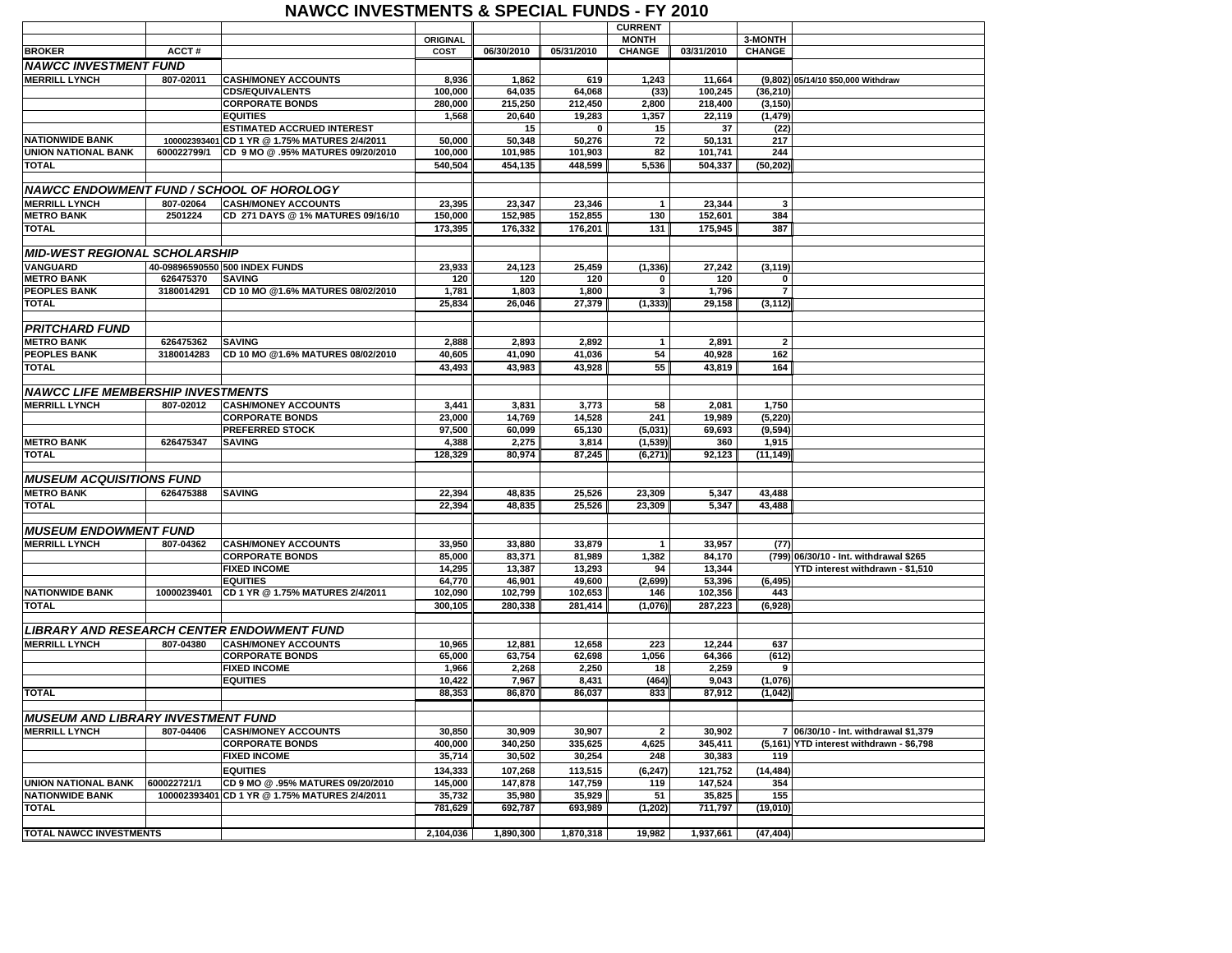#### **Member Services Report – June 2010**

Pamela J. Lindenberger, Member Services Manager

| <b>Individual Memberships</b> | <b>Jun 30</b> | <b>May 31</b> | <b>Apr</b> 30 | <b>Mar 31</b> |
|-------------------------------|---------------|---------------|---------------|---------------|
| Regular                       | 16.950        | 16,893        | 16.986        | 17,207        |
| Family                        | 1130          | 1133          | 137           | 138           |
| Life                          | 244           | 244           | 244           | 244           |
| <b>Total Individual</b>       | 18,324        | 18,270        | 18,367        | 18,589        |

#### **Contributory Memberships**

| <b>Brass</b>              | 98  | 100 | 99  |     |
|---------------------------|-----|-----|-----|-----|
| Silver                    | 18  | 18  | 18  | ıο  |
| Gold                      | ◠   |     |     |     |
| Platinum                  |     |     | 4   |     |
| Ruby                      |     |     |     |     |
| Diamond                   |     |     |     |     |
| <b>Total Contributory</b> | 129 | 130 | 129 | 126 |

#### **Business Memberships**

| <b>Total Business</b> | 166 | 163 | 158 | 158 |
|-----------------------|-----|-----|-----|-----|
| Ruby                  |     |     |     |     |
| Gold                  |     |     |     |     |
| Silver                |     |     |     |     |
| Regular               | 157 | 154 | 149 | 49  |

| <b>Total Membership</b> | 10 M1<br>18.621 | 18.563 | 18.654                      | 10 O T 1<br>10.075 |
|-------------------------|-----------------|--------|-----------------------------|--------------------|
| Gain/Loss               | 70<br>.C.       | - U    | 21 Q<br>-<br>ر 1 ب <i>ے</i> | -<br>ر ر           |

#### **Total New & Reinstated Members**

| Jun        |     | 'Mav) | Mail |    |    |    | Phone / Web / Reg / ComNet | <b>Highest Member #</b> |
|------------|-----|-------|------|----|----|----|----------------------------|-------------------------|
| <b>New</b> | 123 | 95    | 22   | 12 | 59 | 30 |                            | 172,393                 |
| Rei        | 186 | 121   | 48   |    |    | 43 | 36                         |                         |
| Total      | 309 | 216   | 70   | 59 | 71 | 73 | 36                         |                         |

|       | <b>Suspended Members</b> | Total | Paid-to-Date | <b>Net</b> |
|-------|--------------------------|-------|--------------|------------|
| Jul 1 | (Jun 30 expiration)      | 385   |              |            |
| Jun 1 | (May 31 expiration)      | 351   | 63           | 288        |

#### **Dropped Due to Non-Payment 7/1/2010**

| Apr 30 expiration          | 293 |
|----------------------------|-----|
| <b>Total Drops Due to:</b> |     |
| Deaths                     | 5   |
| Resignations               | 6   |
| Ins Funds/Other            |     |

Online Only Publications 581

#### **FY / YTD Totals – 4/1 to 6/30**

|                | <b>New Members</b> | <b>Retention</b> | <b>Member Net</b> |
|----------------|--------------------|------------------|-------------------|
| 2010 / 2011    | 309                | $-561$           | $-252$            |
| 2009/2010      | 301<br>ا ک         | $-1211$          | -890              |
| 2009<br>2008 / | 350                | $-110$           | 240               |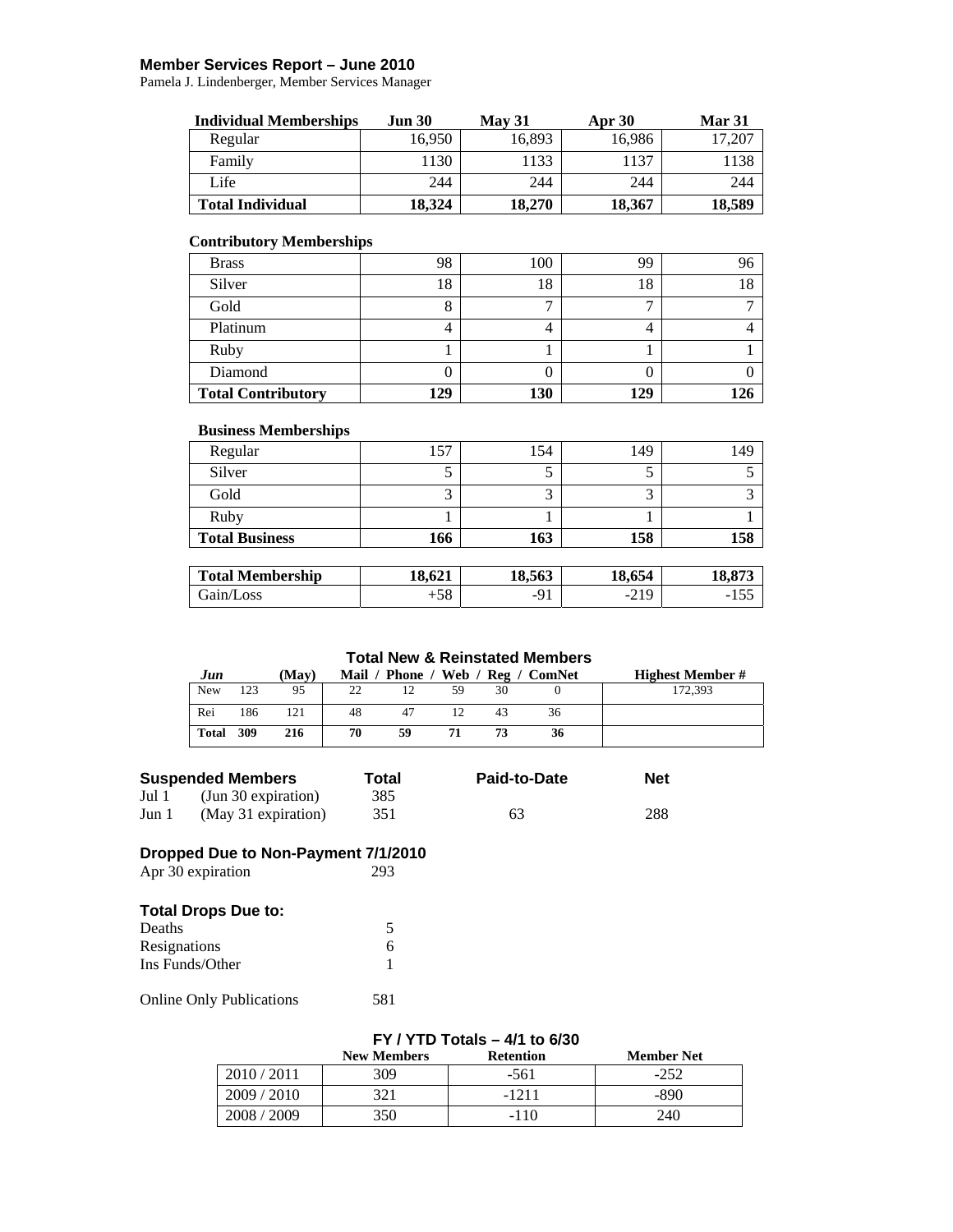#### MEMBER SERVICES REPORT – JUNE 2010







#### **Notes of Interest:**

- Member Services present at National Convention to sign up new members, reinstate past members, and helped with registering members for event with credit cards
- Two regionals submitted applications as well as the National Convention
	- o North Coast 10
	- o Pacific NW 10
	- o National Convention 51
- Redesigned dues invoice
- Jan thru Mar non-payment of dues members sent to ComNet Marketing Group
- Ongoing help with members logging on website
- Providing weekly file of registrants for Mid-South Regional
- Continuing researching & updating chapter rosters

Pam Lindenberger, Manager NAWCC Member Services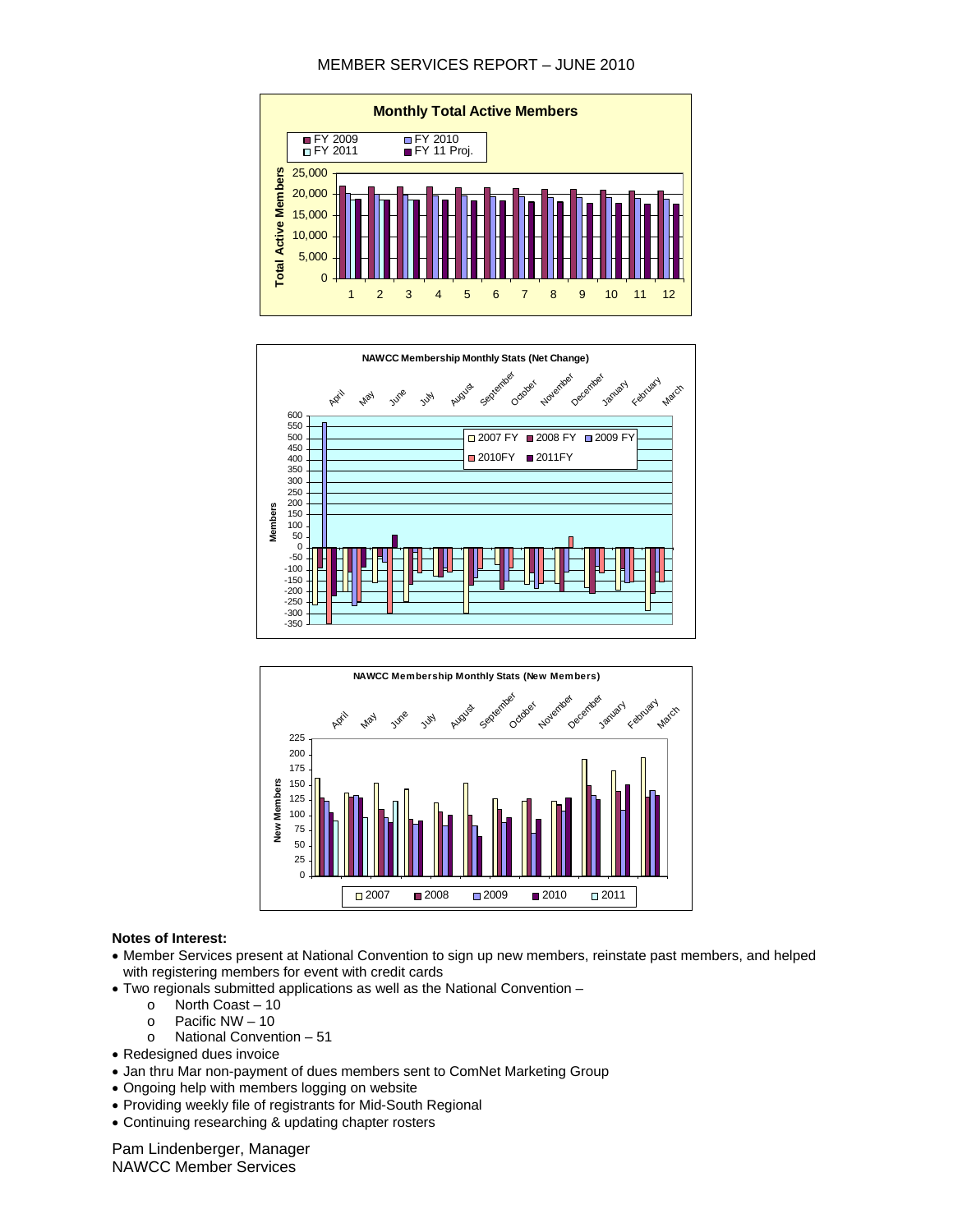### **iMIS:**

Working with IBC to prepare for the upgrade of iMIS. Installed iMIS Development test site on PC for testing of the new iMIS upgrade. Had users test the various functions of iMIS on the Development workstation.

### **Websites:**

Updated course schedule pages on School website. Updated Chapter 2 website on Community page. Set up sub domain for Pocket Watch Horology Chapter.

### **Hardware/Software**

4 PC's configured for use at the National Convention, for VPN connection to iMIS for Membership and the Registration Program.

4 wireless routers configured and installed in Library, Lobby, Theater and the Conference Room. These allow visitor's access to the Internet but not to our internal network.

Extracting IP addresses from Spam email and blocking them on our firewall to cut down on spam.

Continuing process of collecting quotes for cabling to the School. 4 quotes received scope of work revised to economize cost.

Purchased and installed new license for CA antivirus program for network and PCs and the Watchguard license for our Firewall.

Installed new Copier at the School and moved the School's copier over to the Library. Configured new PC's for Jim Michaels, Jennifer Adams and Al Dodson at the School.

Our Color Laser printer is no longer functioning properly and I am researching the purchase of a replacement. We have a Chapter which may be willing to donate money for its purchase.

### **Participation at NAWCC National**

Arranged for wireless connection at National for access to iMIS and local NAWCC Network files.

Transported, set up and supported computer equipment at National for Membership and Registration groups.

Arranged for video and audio equipment to be collected and delivered to Bill Ward for use at National. Helped in setup and running of audio/video equipment for presentations at National.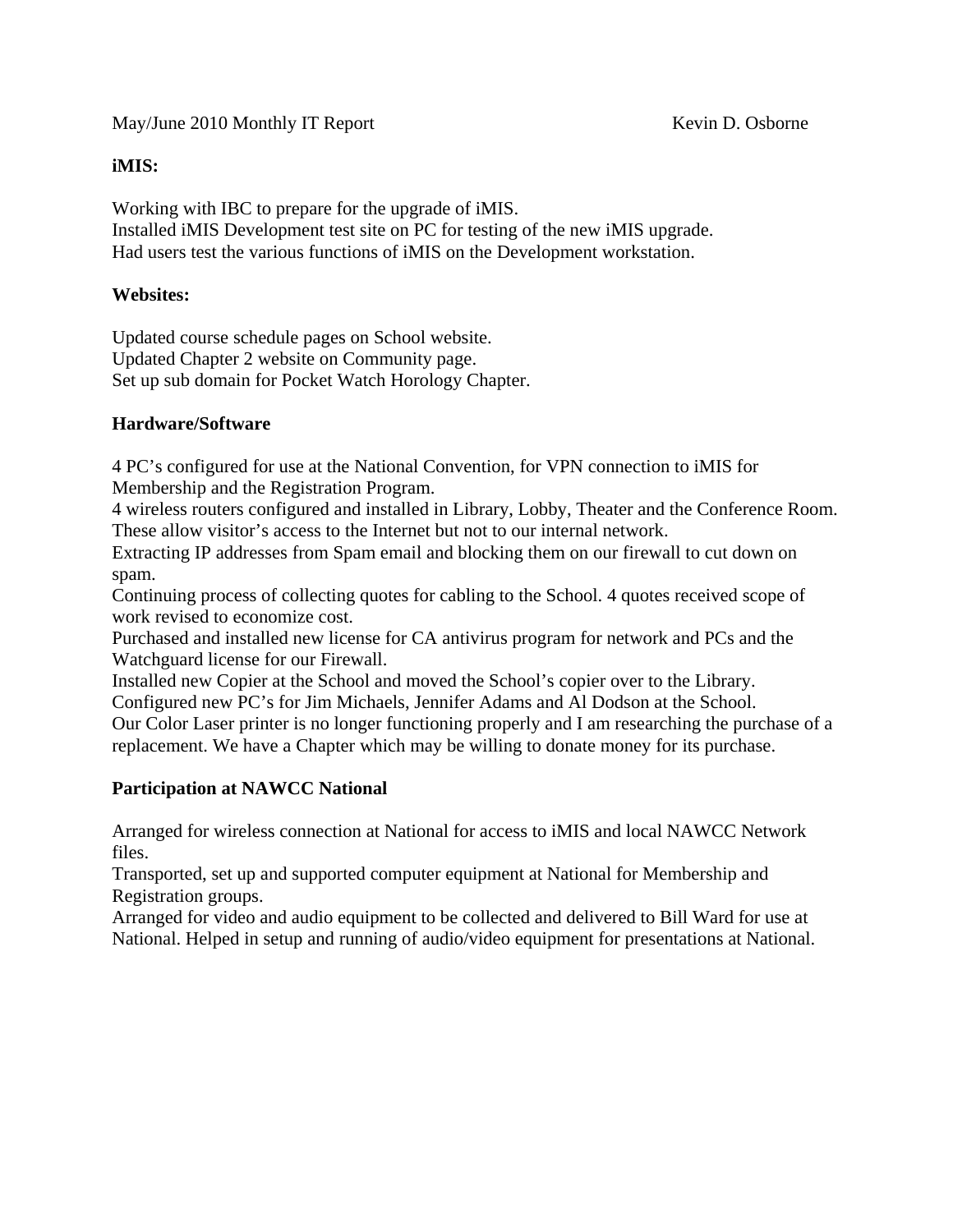# **June 2010 Communications Department Monthly Report**

Markus Harris, Director of Communications

# **Department Highlights:**

# **Communications**

- Continued maintenance and expansion of NAWCC website and digital media. Updated website and other digital media daily as necessary. Monitored NAWCC message board and other online Chapter message boards. Maintained 'Horological News and Links' website add-on.
- Sent June edition of Lapsed Member notice and Winding Up via Constant Contact
- Produced and sent July edition of Happenings e-zine
- Set up and maintained "How The Watch Was Worn" special exhibit for National Convention
- Attended Internet Marketing Seminar (Crescendo) in Alexandria, VA.
- Continued work on School of Horology website updates, 4Sale \$NAWCC verbiage, policy statements, design and update.
- Sent Chapter 173 price quote for black and white printing of its newsletter

# **Marketing**

- Prepared and mailed press releases for: Bond Enthusiast Weekend, Advanced Hairspring Course (NAWCC News and trade publications), Convention – location of workshops (NAWCC News only), July Calendar of Events, Convention, Spy Camp.
- Printed posters and sign-up sheets for Picnic
- Coordinated details with Melanie Gardner from Fox 43 to arrange segments for morning news
- Contacted LNP columnist about James Bond opening
- Handled mailing including posters, flyers and table tents done to area beer distributors and Hops 'n' Clocks vendors
- Sent out numerous planned giving packets for Development
- Emailed Hops 'n' Clocks vendors confirming details, asking what they would be providing, and requesting door prizes
- Made individual contacts to media regarding convention which resulted in TV coverage through WGAL and WHP and newspapers – Merchandiser and York Dispatch
- TV coverage for Bond exhibit included WGAL and Channel 11 (CNN Newsline Affiliate) and newspaper coverage by LNP and Sunday News

# **Special Events**

- Planned & shopped for all items needed to cater Board meals, set-up and served. Finalized plans with caterers for Board Meeting.
- Shopped for supplies needed for James Bonds exhibit opening
- Confirmed final arrangements for picnic including correspondence with caterer (Hess's), Conestoga Gardens, Lifeguard, and employees and volunteers, purchased 5 year gifts for employees at picnic
- Contacted restaurant to arrange and confirm arrangements for Board dinner, planned menu for Board Meeting dinner and emailed all members for their selections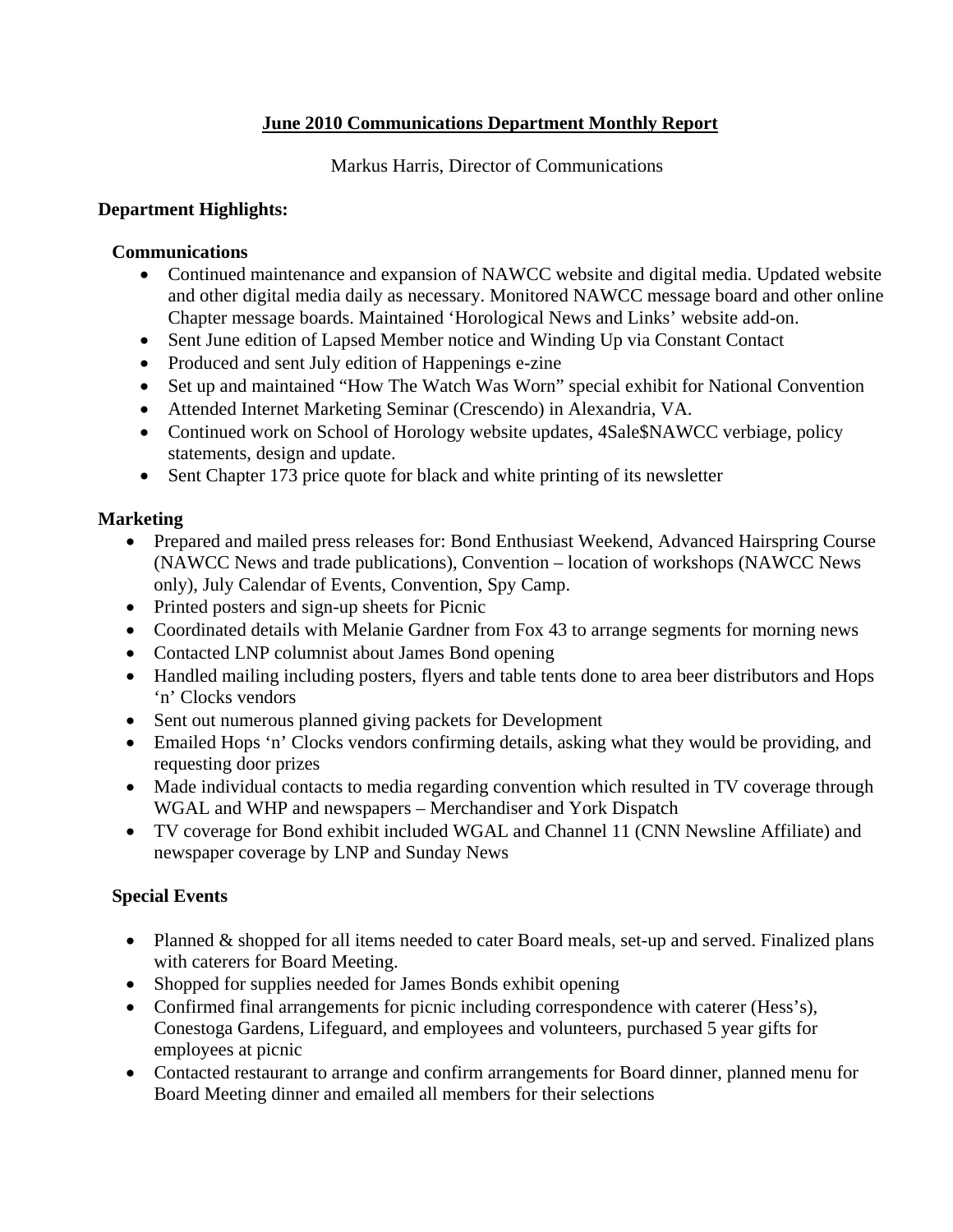# **June 2010 Publications Department Monthly Report**

### **Periodicals – Bulletin**

- Design, layout, proofing, and copyediting of Bulletin features and articles for the August issue occupied much of June. The issue was delivered to Cadmus on June 28. The August issue continues to feature regular columns from Steve Nelson, Joel Trenalone, and Scotty Dean. These columns may run their course by the end of the year and replacement columnists should be sought. Snowden Taylor still has a large presence in the Research column in the August issue. The watch repair in America series by David Christianson and Bruce Shawkey's wristwatches column provide consistent watch content this year.
- Work continues on many future articles.
- Our Cadmus representative Margo Evans has presented a competitive price for the addition of 16 pages of color in the W&C Bulletin without much additional price. Cadmus recently installed a 32 page color press. We are planning a trial run of 32-pages of color in the October Bulletin.

# **Periodicals – Mart**

**-** The August MART was delivered to the vendor on July 12.

- The theme for the August MART was promotion of our "6 for 5" advertising special rate, which begins in October.

- Color advertising in the August MART, which was our first 56-page issue in several years, was minimal. We did not sell any color advertising in the back of the issue. The MART Magazine was pushed to the back of the issue to take advantage of the available color pages to highlight the Magazine feature articles. A testimonial written by a student in Joe Cohen's appraisal course was featured in the Magazine.

- Our Constant Contact promotional letter, sent to over 200 auction houses and businesses, resulted in minimal response.

### **Special Order Publications**

- Sound files were reviewed and organized for Mark McKinley's talking clocks book. The author was contacted with questions about missing and unidentified sound files.
- Work has begun on Richard Watkin's book about watch collecting. Richard has sent a complete set of new images. The book will feature a list of recommended reading and an index, neither of which were featured in the Bulletin (when chapters were published as an ongoing series).

# **Other Activities and Support Materials**

- All staff members contributed time and effort to the National Convention and Elise Leytham also represented the MART at the WorldWide Traders show preceding the Convention.
- Inhouse ads for all areas of the Association were designed for the August MART and August address carrier sheet.
- Support was provided for Marketing press releases and eNewsletters.

# **Website**

- Publication-area updating continues as needed.
- Work was completed on the School of Horology website redesign.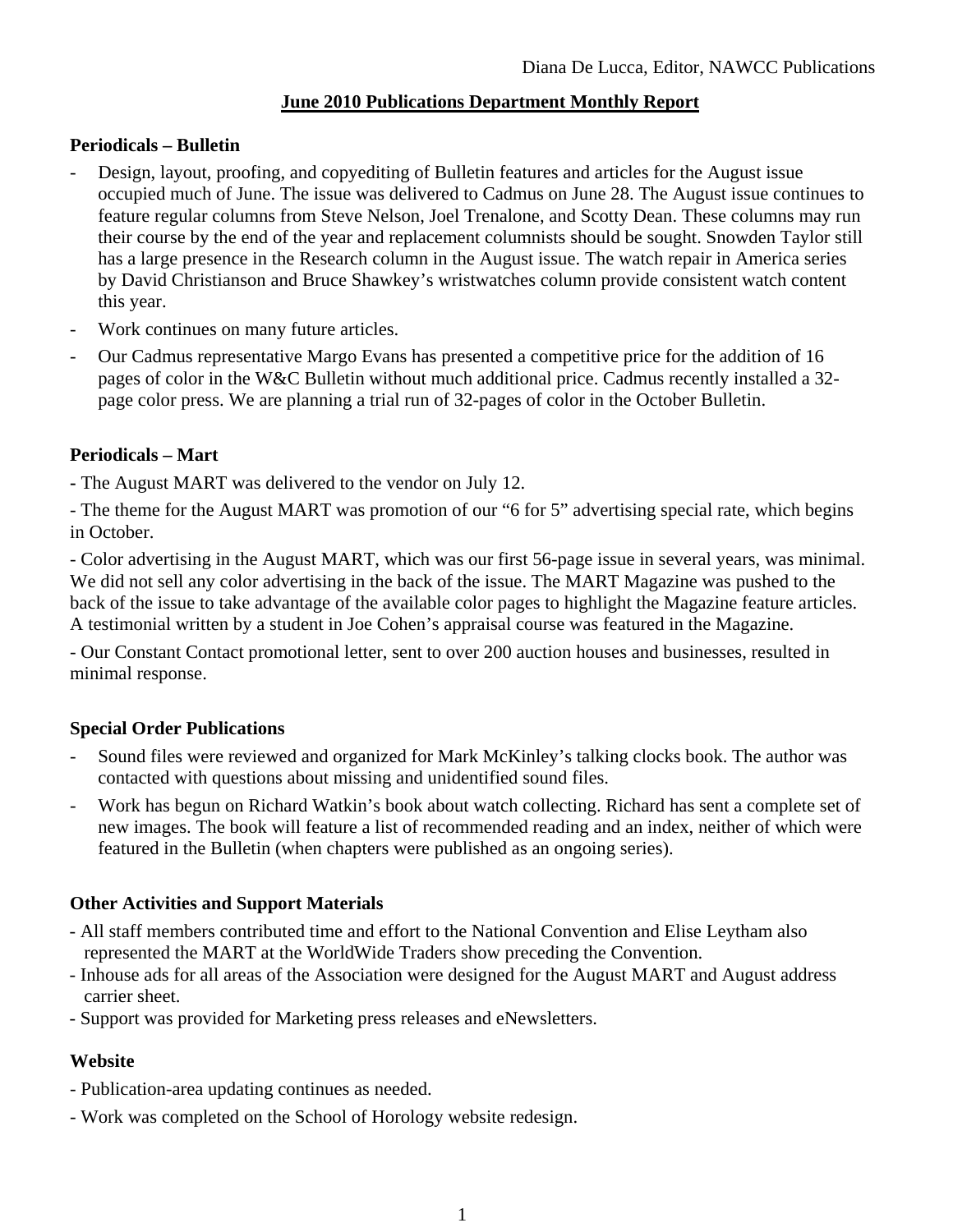### **Education Monthly Report June 2010**

### **Museum Education Programs, Exhibits, and NAWCC Workshops**

- Continued to process workshop registrations and coordinate advertisement with MART and marketing department. Beginning to receive registrations for fall appraisal course.
- Assisted with the James Bond Watch exhibit installation.
- Coordinated volunteers for National Convention youth programs.
- Compiled information for AAM accreditation on museum education and exhibits.

#### **Education Visitation Attendance**

| education programs: 43        | 2011 FY total: 278     |
|-------------------------------|------------------------|
| non-education programs: 0     |                        |
| Library Pass Participants: 44 | Museum Guides Sold: 60 |
| Junior Horologist : 0         |                        |
|                               |                        |

### **NAWCC School of Horology- Financial Aid**

- Continued to assist students who are eligible to receive financial aid and those who are interested in learning more about financial aid.
- Continued to learn software and programs associated with processing aid.
- Working with Jennifer Adams to refine process for student financial aid/application to the SOH.

#### **Volunteer Program**

• We held the annual volunteer and staff picnic at the Conestoga House and Gardens. Certificates were presented to volunteers and the annual volunteer of the year was awarded to Albert Weisser, museum docent and long time volunteer. Certificates were also sent to virtual volunteers and are being sent to message board moderators.

#### **Total Volunteer Hours for June: 501.5**

#### **Public Programs**

- Work continues on Hops N Clocks and the James Bond enthusiasts weekend
- Continued planning and gathering supplies for the youth summer program geared around spy activities for kids in conjunction with James Bond special exhibit

#### **June Public Program/Events Attendance: n/a**

#### **Total Public Program Attendance/Events for FY2011:** n/a

#### **Museum Outreach Program: none**

**Museum Outreach Program Attendance Figures: May: 0 FY2010 YTD: 0**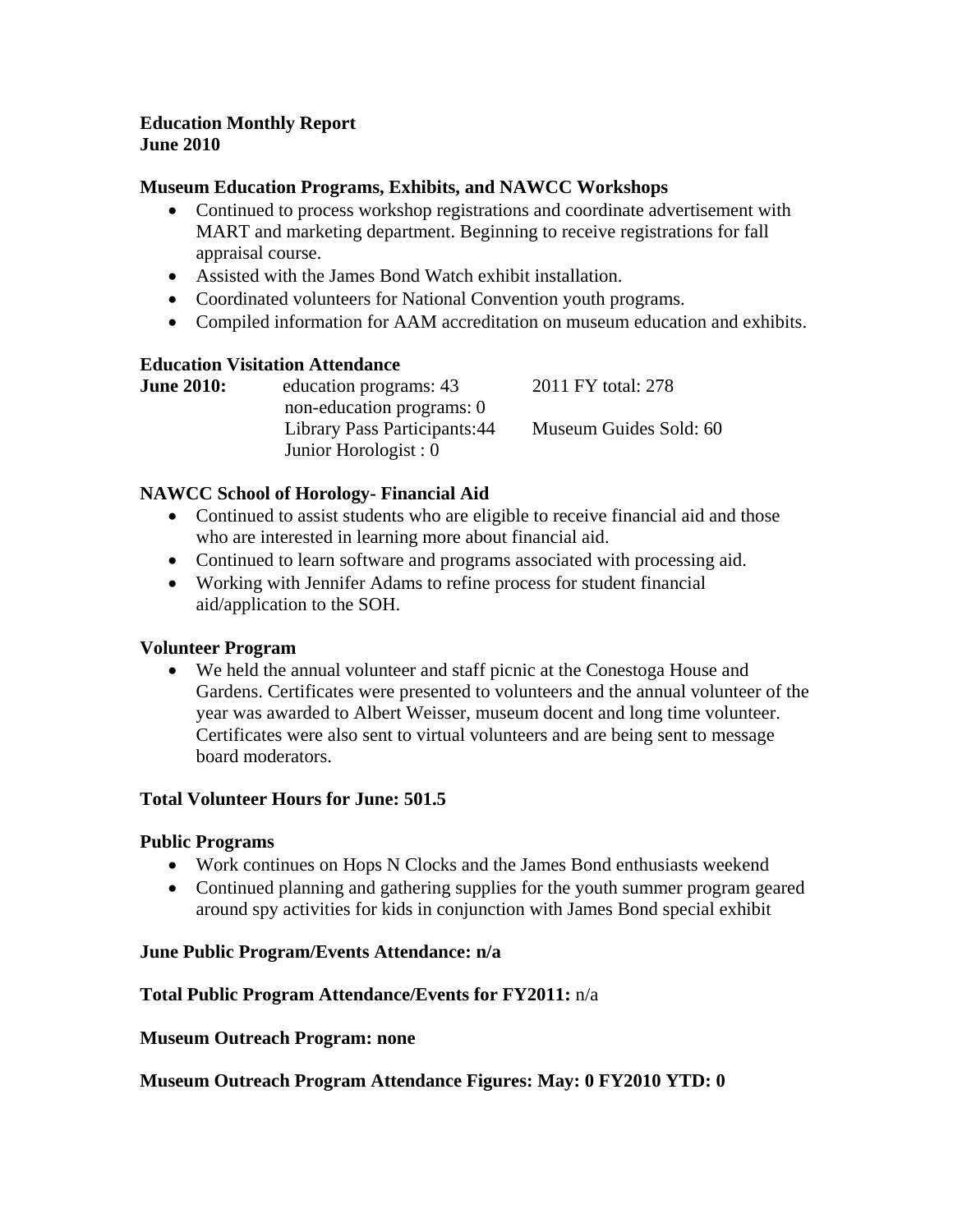#### **Museum Director's Monthly Report – June 2010**  Noel Poirier

#### **General Museum & NAWCC Store**

- Museum Admission revenue for June was \$5054.00. An additional \$1480.00 was collected for the upcoming Hops 'n' Clocks event.
- Visitation for June was 1708 including 408 NAWCC members (23.8%). This represents the highest level of June visitation since the Museum reopened in 2000 and is the result of events held in conjunction with the NAWCC National Convention.
- NAWCC Store sales for June were \$17,408.55 and included sales from the NAWCC Convention.
- Continuing to fill out AAM Accreditation worksheets and forms for submission to the AAM in the summer 2010.
- Museum hosted an event rental for RGM Watches on June 16, the NAWCC Donor Reception and Bond Watch exhibit opening on June 17.

#### **Collections**

- The Museum's online searchable collection database recorded 2297 searches via the database's website.
- The Museum was offered, for purchase, a  $19<sup>th</sup>$  century marine chronometer. The Museum Collection Team determined that the item did not sufficiently meet the Museum Collection Plan Needs and it was determined to not purchase the item at the seller's asking price.

#### **Exhibitions**

• The Bond Watches, James Bond Watches exhibit opened, as part of the NAWCC National Convention, on June 17. It is scheduled to run until April 30, 2011.

#### **Development**

- Applying for two grants from the Steinman Foundations. One to provide matching funds for security enhancements and a second to assist with funding the 2011 exhibit/program schedule.
- Continued promoting the Museum/Library's Hops 'n' Clocks fundraising event scheduled for July 9, 2010. In the past this event has raised over \$3500 for Museum/Library operations. Ticket sales to date are exceeding last year.
- Working with the Gallet Watch Group on promoting the sale of their Museum Edition Flight Officer wristwatch.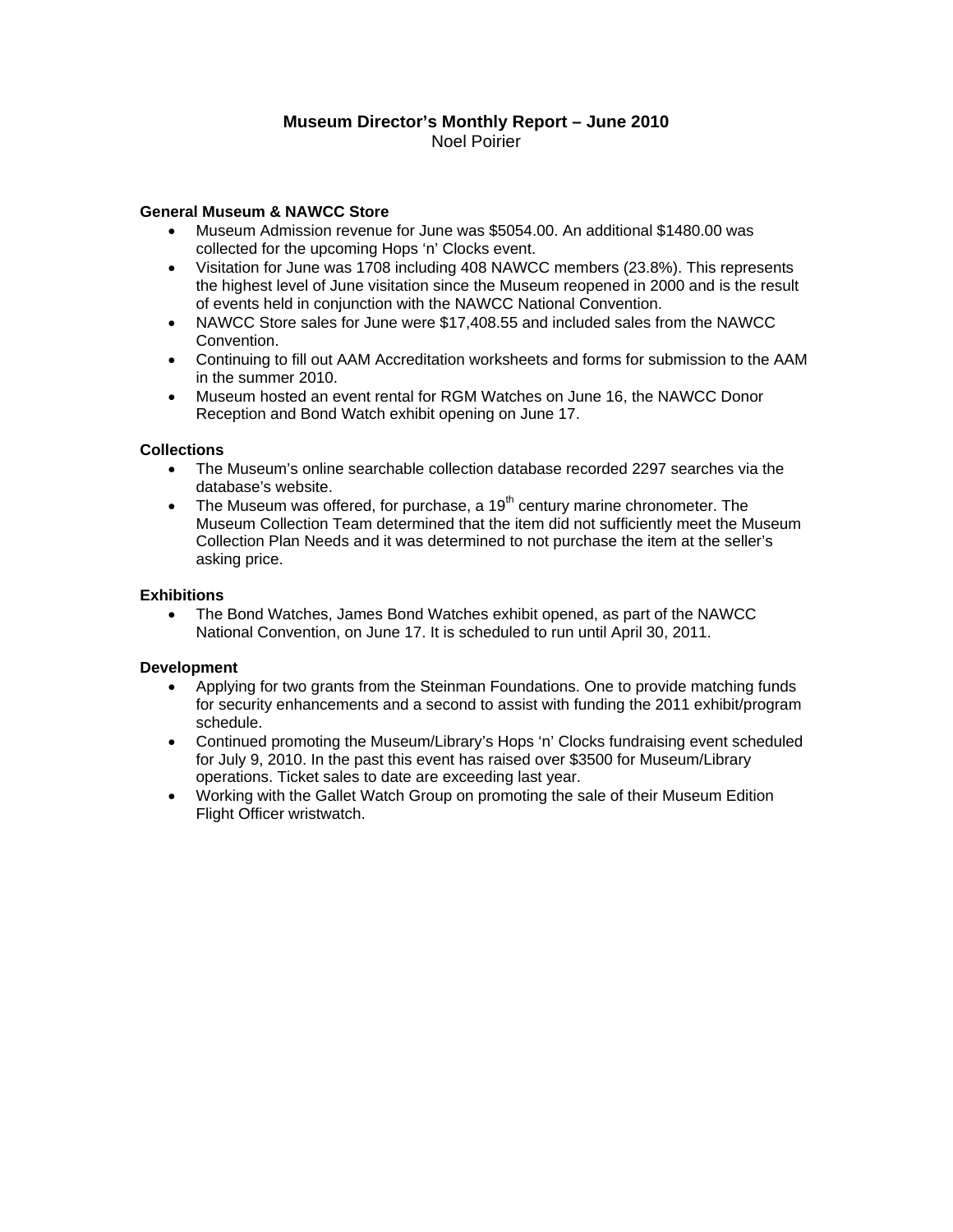



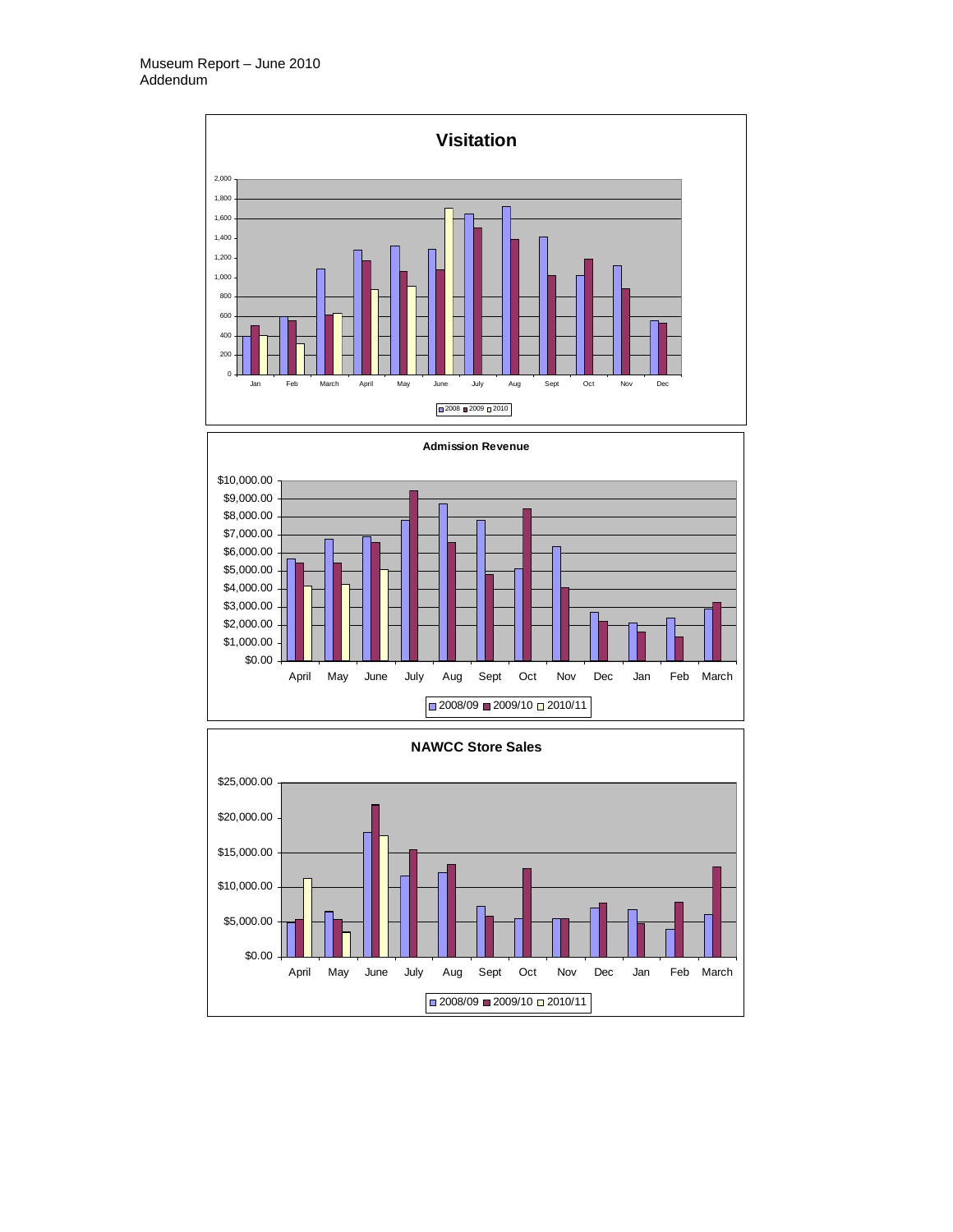| w.youtube.com/my_videos_insight#c.nawccnwcm.channel_viewcount.world14761.29veq.clk.)_ |        |               |        |             |          |
|---------------------------------------------------------------------------------------|--------|---------------|--------|-------------|----------|
| <b>You lube</b>                                                                       | Search | <b>Browse</b> | Upload | nawccnwcm ▼ | Sign Out |

# **My Account**

Videos Insight

**Views** 

Messages Settings



#### Download reports for this channel: csv

Each day reported is 24 hours, starting at midnight, pacific standard time. The data represented on this page is an aggregate informational representation. The actual number of views may be higher or lower.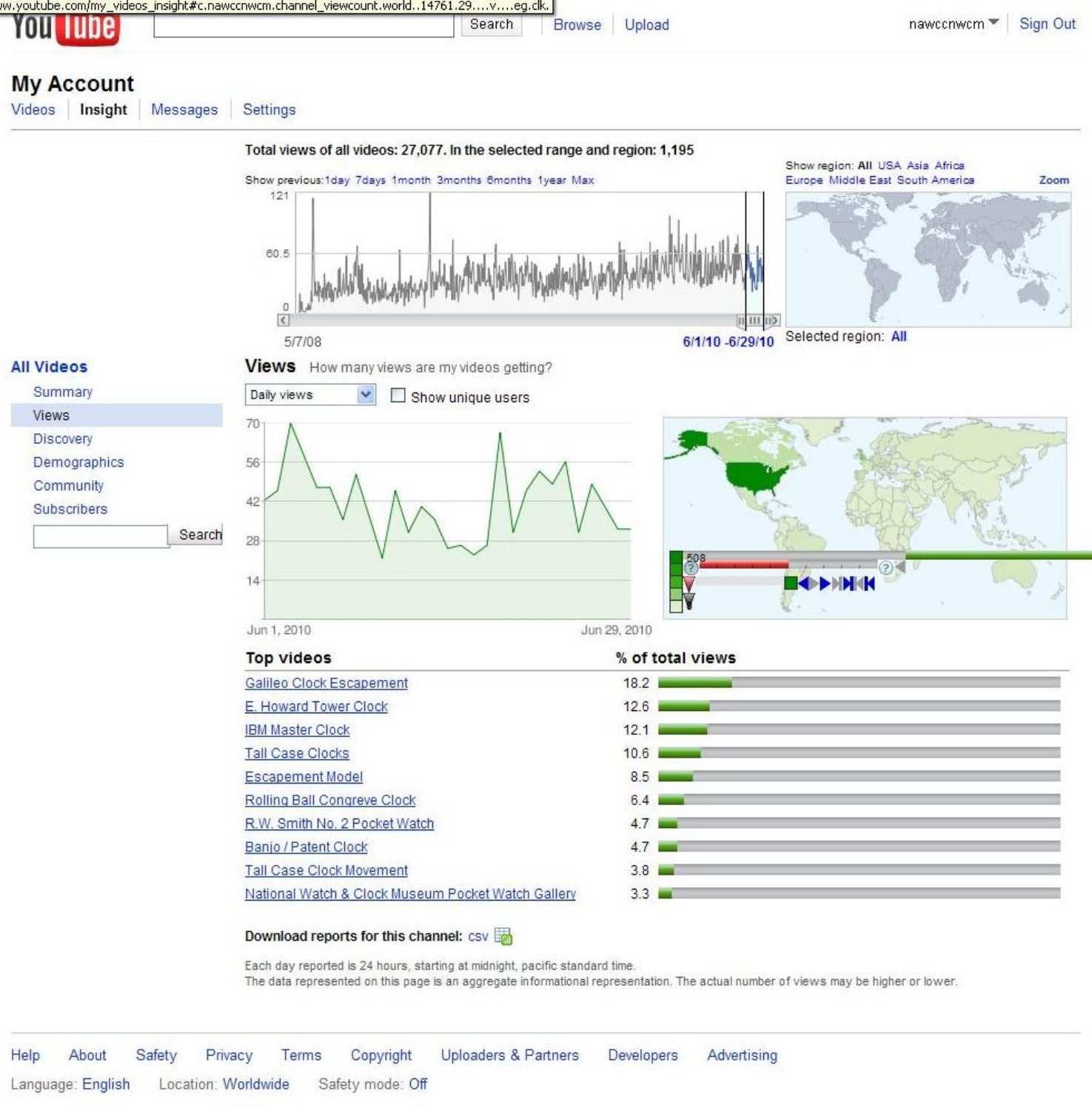|                | facebook                                                                                               | Search       |                                                             |               | Q                     |                                                                                                                                                                                                                                                                                                                                                                              |             |                    | Home         | Profile            | Account v |
|----------------|--------------------------------------------------------------------------------------------------------|--------------|-------------------------------------------------------------|---------------|-----------------------|------------------------------------------------------------------------------------------------------------------------------------------------------------------------------------------------------------------------------------------------------------------------------------------------------------------------------------------------------------------------------|-------------|--------------------|--------------|--------------------|-----------|
| 中              | Ads Manager   Pages   Help   Export Data                                                               |              |                                                             |               |                       |                                                                                                                                                                                                                                                                                                                                                                              |             |                    |              | Promote your page  |           |
|                | <b>New Insights Dashboard</b>                                                                          |              |                                                             |               |                       |                                                                                                                                                                                                                                                                                                                                                                              |             |                    |              |                    | close     |
|                | Please check it out and let us know what you think on our Page: http://www.facebook.com/FacebookPages! |              |                                                             |               |                       | Hey Insights users: we've launched a new version of the Insights dashboard, available at http://www.facebook.com/insights. The new version has many new features including analytics<br>on your Page's tabs, referral sources, and the ability to track Facebook sharing and Likes on your own blog or website. There's a blog post explaining some of the new changes here. |             |                    |              |                    |           |
|                | 39                                                                                                     |              | Interactions This Week [?] 31 Likes 8 Comments 1 Wall Posts |               |                       |                                                                                                                                                                                                                                                                                                                                                                              |             |                    |              | 5 Post Quality [?] |           |
|                | Fans Who Interact With National Watch & Clock Museum<br><b>Interactions Over Time Learn more</b>       |              |                                                             |               |                       |                                                                                                                                                                                                                                                                                                                                                                              |             |                    |              |                    |           |
|                | Interactions<br>Choose a graph:                                                                        |              |                                                             |               |                       | 9<br>Active Fans This Week [?]                                                                                                                                                                                                                                                                                                                                               |             |                    |              | $-4$ Since Jun 28  |           |
|                | Total Interactions   Comments   Wall Posts   Likes                                                     |              |                                                             |               |                       |                                                                                                                                                                                                                                                                                                                                                                              | Male Female |                    |              | Male Female        |           |
| 14             |                                                                                                        |              |                                                             |               | 14                    |                                                                                                                                                                                                                                                                                                                                                                              |             |                    |              | 78% 11%            |           |
| 112            |                                                                                                        |              |                                                             |               | 112                   |                                                                                                                                                                                                                                                                                                                                                                              |             | $13 - 17$          | $0\%$        | $0\%$              | 0%        |
|                |                                                                                                        |              |                                                             |               |                       |                                                                                                                                                                                                                                                                                                                                                                              |             | $18 - 24$          | 11%          | $0\%$              | 11%       |
|                |                                                                                                        |              |                                                             |               |                       |                                                                                                                                                                                                                                                                                                                                                                              |             | $25 - 34$          | 11%          | 11%                | 22%       |
| 8.4            |                                                                                                        |              |                                                             |               | 84                    |                                                                                                                                                                                                                                                                                                                                                                              |             | $35 - 44$          | 33%          | $0\%$              | 33%       |
| 56             |                                                                                                        |              |                                                             |               | 56                    |                                                                                                                                                                                                                                                                                                                                                                              |             | $45 - 54$<br>$55+$ | 22%<br>$0\%$ | $0\%$<br>$0\%$     | 22%<br>0% |
| 28<br>$\alpha$ |                                                                                                        |              |                                                             |               | 28<br>$\Omega$        | <b>Top Countries</b>                                                                                                                                                                                                                                                                                                                                                         |             | Top Languages      |              |                    |           |
|                | Tue<br>Jun 1                                                                                           | Tue<br>Jun 8 | Tue<br>Jun 15                                               | Tue<br>Jun 22 |                       | <b>United States</b>                                                                                                                                                                                                                                                                                                                                                         |             | 4 English (US)     |              |                    |           |
|                |                                                                                                        |              |                                                             | $\,$ III      | $\parallel \parallel$ | <b>v</b> View All                                                                                                                                                                                                                                                                                                                                                            |             |                    |              |                    |           |
|                |                                                                                                        |              |                                                             |               |                       |                                                                                                                                                                                                                                                                                                                                                                              |             |                    |              |                    |           |
|                |                                                                                                        |              |                                                             |               |                       |                                                                                                                                                                                                                                                                                                                                                                              |             |                    |              |                    |           |





Please allow 48 hours for data to be available for a daily report.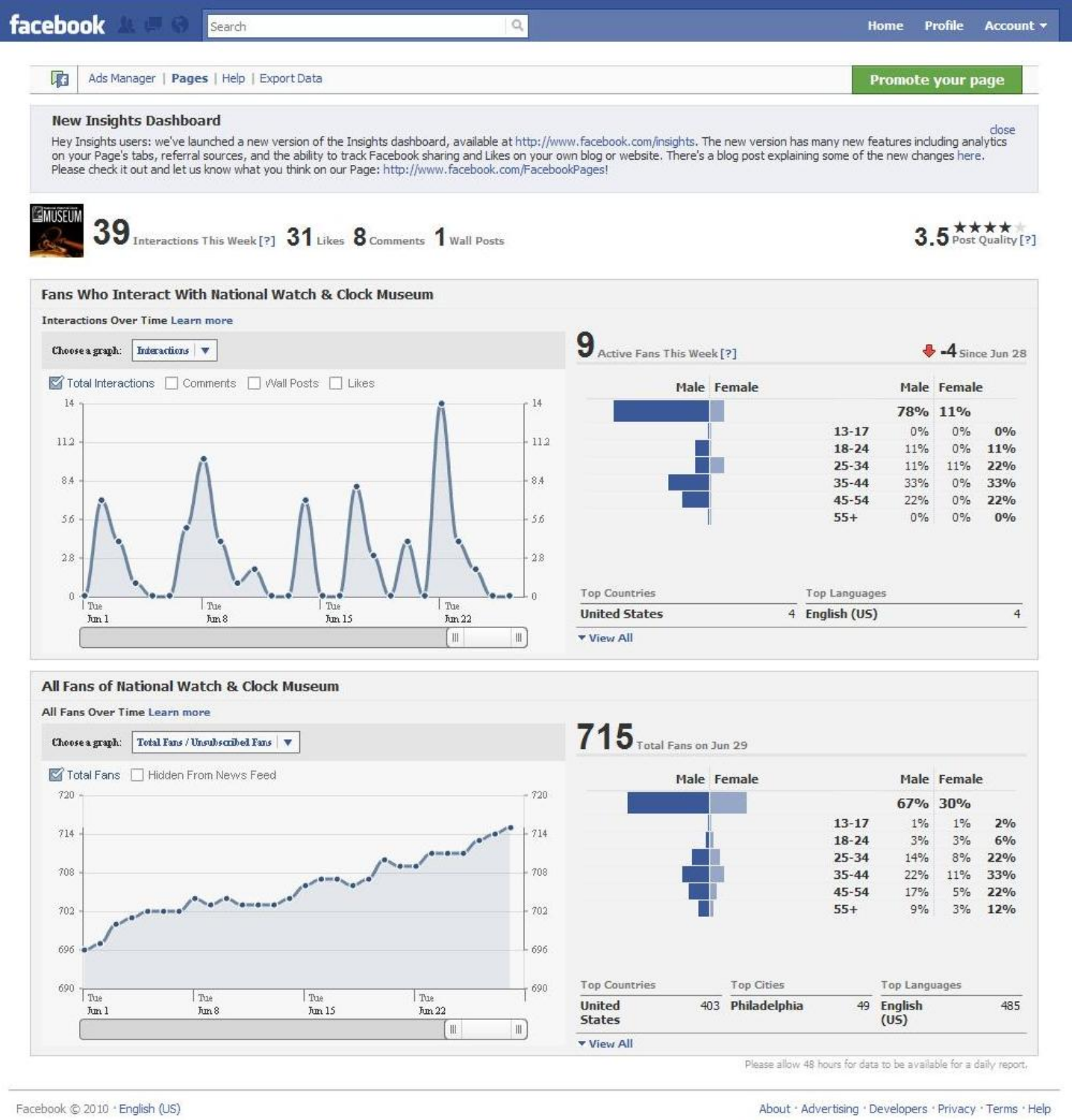# **NAWCC Library and Research Center Monthly Report June 2010**

| <b>Lending Library Activity</b>   |     |
|-----------------------------------|-----|
| Total materials checked out -     | 339 |
| Loans through mail -              | 93  |
| Loans in house -                  | 246 |
| <b>Material Types</b>             |     |
| VCR, DVD & Microfilm Loans -      | 109 |
| Books and NAWCC Bulletins -       | 230 |
| <b>Total Number of Visitors -</b> | 414 |
| Students -                        | 80  |
| Non-members -                     | 68  |
| Members -                         | 266 |

**D** MAIL IN-HOUSE **O** TOTAL

# **Fulfilled Research Questions –** 105

0

П

500





**Number of Loans in June**

2006 2007 2008 2009 2010





| Acquisitions:    | 35  |
|------------------|-----|
| Donations:       | 201 |
| Cataloged Items: | 94  |

Respectfully submitted,

Sharon Gordon NAWCC Library Director